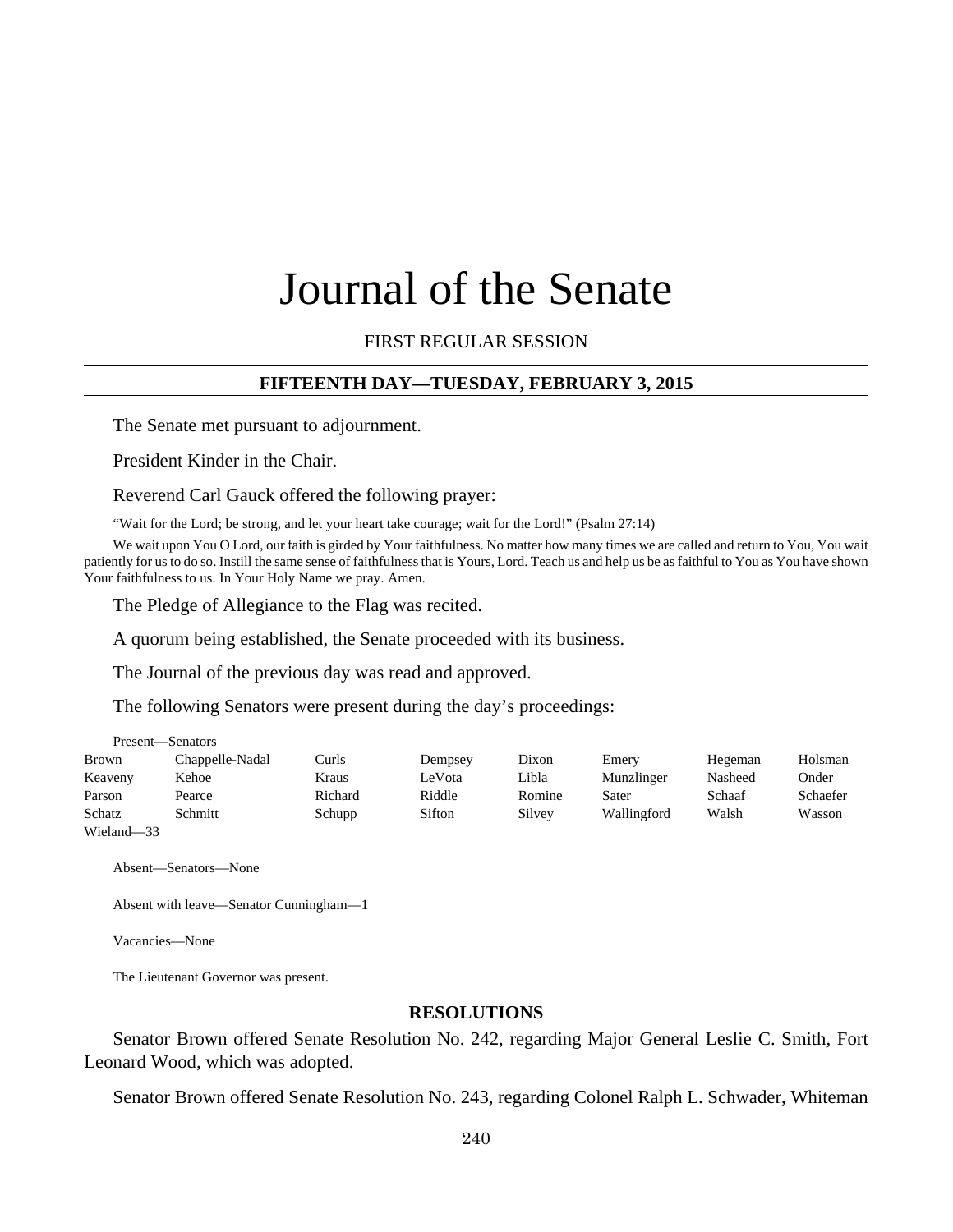Air Force Base, which was adopted.

Senator Brown offered Senate Resolution No. 244, regarding Brigadier General Glen D. VanHerck, Whiteman Air Force Base, which was adopted.

Senator Parson offered Senate Resolution No. 245, regarding the Fiftieth Wedding Anniversary of Mr. and Mrs. Larry Cunningham, Conway, which was adopted.

#### **CONCURRENT RESOLUTIONS**

Senator Curls offered the following concurrent resolution:

#### SENATE CONCURRENT RESOLUTION NO. 13

Whereas, neuroblastoma is a type of cancer that forms in the sympathetic nervous system of infants and young children; and

Whereas, neuroblastoma is a very serious childhood disease which is responsible for 12% of all cancer deaths in children under 15 years of age, accounts for about 7% of all cancers in children, and is the most common type of cancer among infants; and

Whereas, there are roughly 650 new cases of neuroblastoma each year in the United States causing a child to die every 16 hours from the disease; and

Whereas, the National Cancer Institute spends less than 3% of its budget and the American Cancer Society directs less than 2% of its research dollars towards pediatric cancer; and

Whereas, pediatric AIDS research receives four times more funding than childhood cancer even though childhood cancer is 20 times more prevalent; and

Whereas, physicians frequently face major challenges in diagnosing neuroblastoma because the symptoms are very similar to more common and less serious childhood illnesses, which results in delayed diagnosis; and

Whereas, by the time neuroblastoma is diagnosed, in roughly two out of three cases the disease has already spread to other parts of the body; and

Whereas, the children suffering from neuroblastoma often undergo treatment involving chemotherapy as well as surgery, and experience prolonged painful symptoms; and

Whereas, the families of children with neuroblastoma must deal with the potential of losing their child while at the same time face out of pocket expenses to treat childhood cancer of roughly \$40,000 a year, even with insurance coverage; and

Whereas, those suffering from neuroblastoma deserve recognition and support in their battle against this painful and deadly disease:

Now Therefore Be It Resolved that the members of the Missouri Senate, Ninety-eighth General Assembly, First Regular Session, the House of Representatives concurring therein, hereby declare November 14, 2015, as Neuroblastoma Cancer Awareness Day.

#### Senator Schaefer offered the following concurrent resolution:

#### SENATE CONCURRENT RESOLUTION NO. 14

#### Relating to a Ride to Work Day in Missouri

Whereas, scooters and motorcycles use comparatively less fuel, cause less pollution and have less harmful impact on our infrastructure; and

Whereas, scooters and motorcycles require only a fraction of space taken by other vehicles to park; and

Whereas, the price of fossil fuels is growing and supply is diminishing; and

Whereas, the use of fossil fuels continues to damage our health by adding to pollution and risking our future through global warming; and

Whereas, our infrastructure repairs fail to keep pace with its degradation; and

Whereas, scooters and motorcycles, for these reasons, offer a form of daily transportation to be encouraged; and

Whereas, the third Monday in June has been designated as Ride to Work Day to highlight the positive daily use of scooters and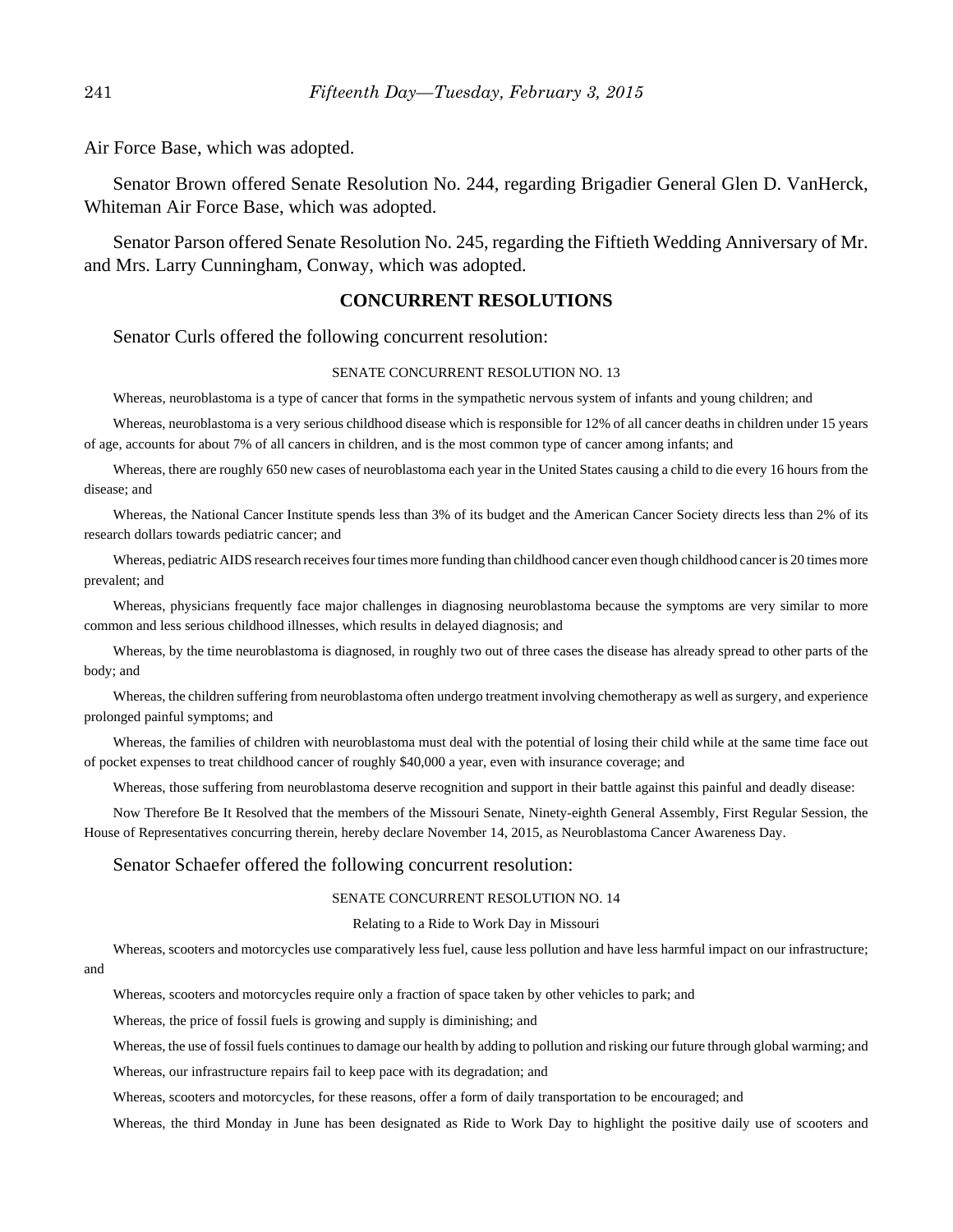motorcycles:

Now Therefore Be It Resolved that the members of the Missouri Senate, Ninety-eighth General Assembly, First Regular Session, the House of Representatives concurring therein, hereby designate the third Monday in June of every year as Ride to Work Day in Missouri; and

Be it Further Resolved that the Secretary of the Missouri Senate be instructed to send properly inscribed copies of this resolution to the Governor for his approval or rejection pursuant to the Missouri Constitution.

Read 1st time.

#### **INTRODUCTION OF BILLS**

The following Bills and Joint Resolutions were read the 1st time and ordered printed:

**SB 384**–By Munzlinger.

An Act to repeal sections 50.333 and 57.317, RSMo, and to enact in lieu thereof two new sections relating to salaries of county officers.

**SB 385**–By Keaveny.

An Act to repeal section 57.540, RSMo, relating to attorneys employed by sheriffs in the city of St. Louis.

**SB 386**–By Keaveny.

An Act to repeal sections 192.945, 195.207, and 261.265, RSMo, and to enact in lieu thereof three new sections relating to hemp extract.

**SB 387**–By Wasson.

An Act to repeal section 67.410, RSMo, and to enact in lieu thereof one new section relating to ordinances for the abatement of public nuisances, with an existing penalty provision.

**SB 388**–By Wasson.

An Act to repeal sections 8.683 and 8.685, RSMo, and to enact in lieu thereof four new sections relating to construction contracts entered into by public entities.

**SB 389**–By Silvey and Walsh.

An Act to repeal section 34.040, RSMo, and to enact in lieu thereof one new section relating to competitive bidding.

**SB 390**–By Curls.

An Act to amend chapter 99, RSMo, by adding thereto one new section relating to a tax credit for purchase of blighted homes.

#### **SB 391**–By Curls.

An Act to repeal sections 441.500, 441.510, 441.570, 441.590, 441.600, and 441.641, RSMo, and to enact in lieu thereof six new sections relating to residential property receivership.

**SB 392**–By Wieland.

An Act to repeal section 378.633, RSMo, and to enact in lieu thereof one new section relating to fraternal benefit society agents.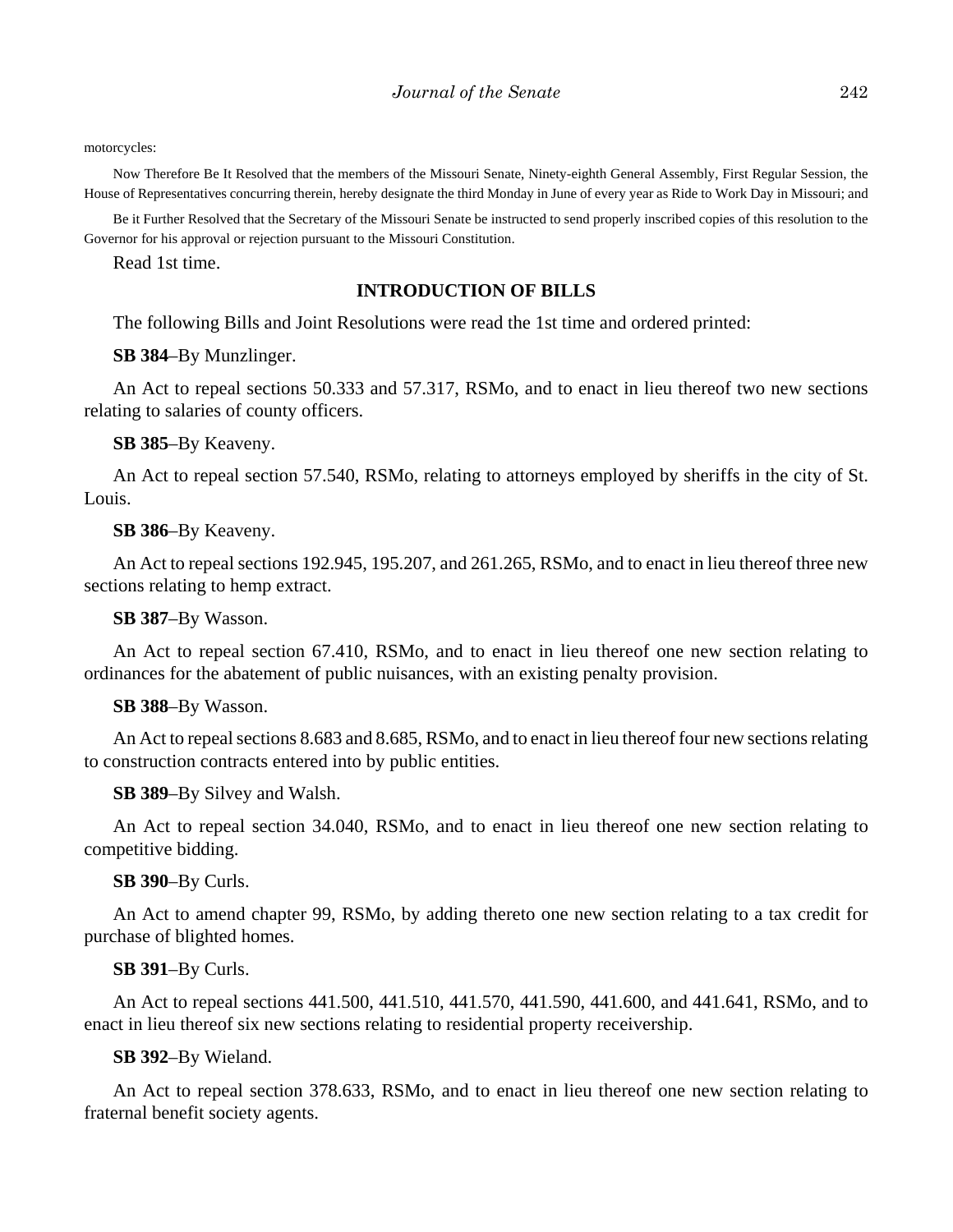**SB 393**–By Schupp.

An Act to amend chapter 565, RSMo, by adding thereto one new section relating to capital punishment.

**SB 394**–By Wallingford.

An Act to amend chapter 379, RSMo, by adding thereto one new section relating to earthquake insurance coverage for property damage caused by earthquake activity.

**SJR 13**–By Schaaf.

Joint Resolution submitting to the qualified voters of Missouri, an amendment to article VII of the Constitution of Missouri relating to the Missouri anti-corruption amendment.

**SJR 14**–By Dixon.

Joint Resolution submitting to the qualified voters of Missouri, an amendment repealing section 51 of article IV of the Constitution of Missouri, and adopting one new section in lieu thereof relating to gubernatorial appointments.

## **SENATE BILLS FOR PERFECTION**

Senator Richard moved that **SB 11**, with **SCS**, be taken up for perfection, which motion prevailed.

**SCS** for **SB 11**, entitled:

## SENATE COMMITTEE SUBSTITUTE FOR SENATE BILL NO. 11

An Act to repeal sections 105.450 and 105.470, RSMo, section 105.473 as enacted by senate bill no. 844, ninety-fifth general assembly, second regular session, and section 105.473 as enacted by house bill no. 1900, ninety-third general assembly, second regular session, and to enact in lieu thereof five new sections relating to regulating the ethical behavior of professionals engaged in political activities, with existing penalty provisions.

Was taken up.

Senator Richard moved that **SCS** for **SB 11** be adopted.

Senator Richard offered **SS** for **SCS** for **SB 11**, entitled:

# SENATE SUBSTITUTE FOR SENATE COMMITTEE SUBSTITUTE FOR SENATE BILL NO. 11

An Act to repeal sections 105.450 and 105.470, RSMo, section 105.473 as enacted by senate bill no. 844, ninety-fifth general assembly, second regular session, and section 105.473 as enacted by house bill no. 1900, ninety-third general assembly, second regular session, and to enact in lieu thereof five new sections relating to regulating the ethical behavior of professionals engaged in political activities, with existing penalty provisions.

Senator Richard moved that **SS** for **SCS** for **SB 11** be adopted.

Senator Kehoe assumed the Chair.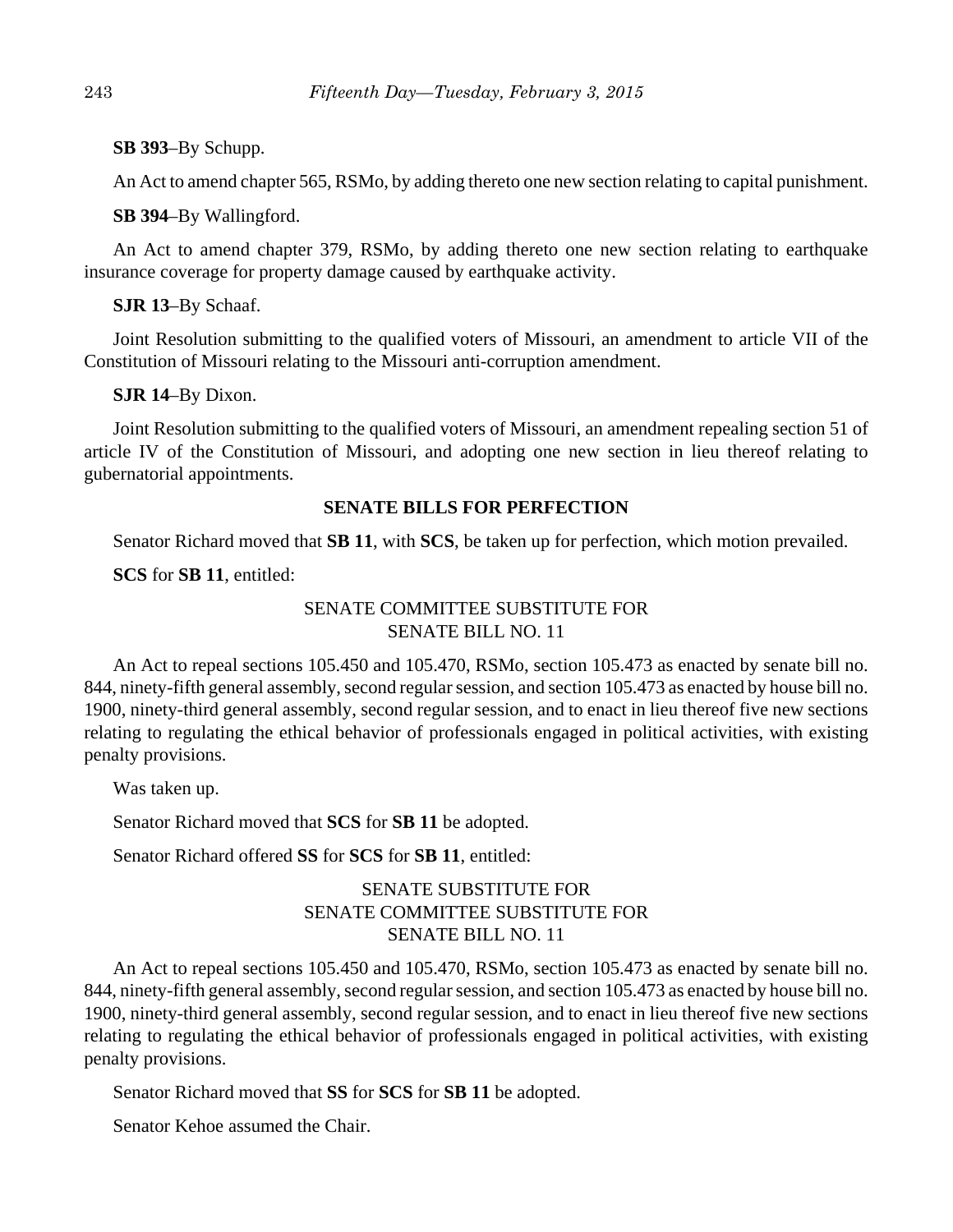Senator Kraus offered **SA 1**:

#### SENATE AMENDMENT NO. 1

Amend Senate Substitute for Senate Committee Substitute for Senate Bill No. 11, Page 24, Section 105.473, Line 6 of said page, by inserting after all of said line the following:

"105.489. **1.** The financial interest statements required to be filed pursuant to the provisions of sections 105.483 to 105.492, other than pursuant to subsection 4 of section 105.485, shall be filed with the appropriate filing officer or officers. For the purpose of sections 105.483 to 105.492, the term "filing officer" is defined as:

(1) In the case of state elected officials and candidates for such office, and all other state officials and employees, the filing officer is the commission;

(2) In the case of judges of courts of law, the filing officer shall be the clerk of the supreme court. Financial interest statements filed by judges shall be made available for public inspection unless otherwise provided by supreme court rule;

(3) In the case of persons holding elective office in any political subdivision and candidates for such offices, and in the case of all other officers or employees of a political subdivision, the filing officer shall be the commission.

## **2. Any filing officer may publish the financial interest statements filed with them in a manner that is easily accessible to the public.**"; and

Further amend the title and enacting clause accordingly.

Senator Kraus moved that the above amendment be adopted, which motion prevailed.

Senator Nasheed offered **SA 2**:

#### SENATE AMENDMENT NO. 2

Amend Senate Substitute for Senate Committee Substitute for Senate Bill No. 11, Page 21, Section 105.473, Line 18, of said page, by inserting after "4." the following: "**No member of the general assembly or such member"s staff, employee, spouse, or dependent children shall directly or indirectly accept any travel or tickets for or complimentary entrance into any sporting event or musical performance from any lobbyist as defined in section 105.470.**

**5.**"; and further amend said section by renumber the remaining subsections accordingly; and

Further amend said bill, Page 24, Section 105.473, Line 6 of said page, by inserting after all of said line the following:

## "**14. No lobbyist shall directly or indirectly deliver any travel or tickets for or complimentary entrance into any sporting event or musical performance to any member of the general assembly or such member's staff, employee, spouse, or dependent children.**".

President Pro Tem Dempsey assumed the Chair.

Senator Nasheed moved that the above amendment be adopted and requested a roll call vote be taken. She was joined in her request by Senators Keaveny, Schupp, Onder and Walsh.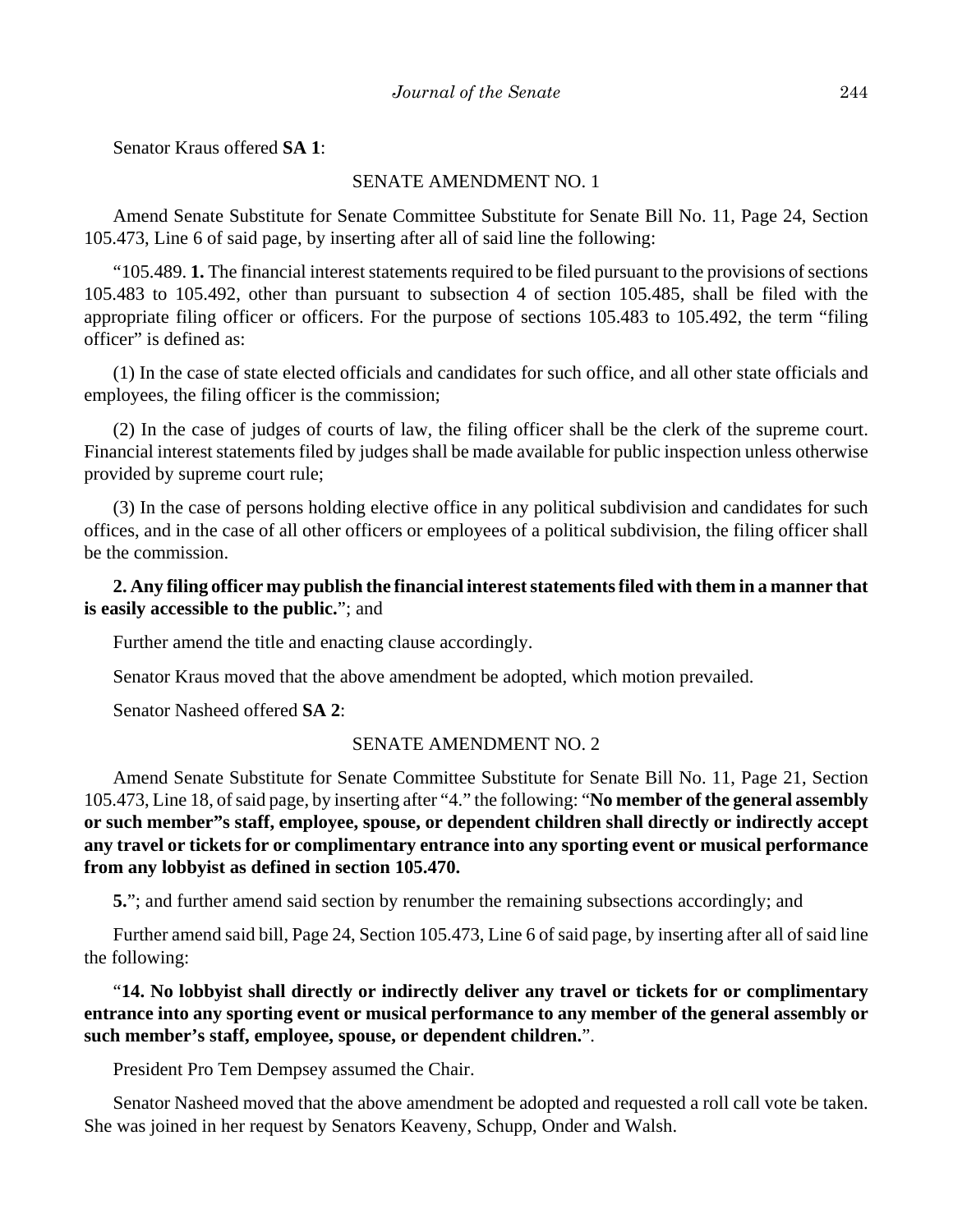| Y EAS—Senators |                 |            |            |             |        |         |          |
|----------------|-----------------|------------|------------|-------------|--------|---------|----------|
| Holsman        | Kraus           | LeVota     | Nasheed    | Onder       | Pearce | Schaaf  | Schaefer |
| Schmitt        | Schupp          | Sifton     | Silvey     | $Wasson-13$ |        |         |          |
|                |                 |            |            |             |        |         |          |
| NAYS-Senators  |                 |            |            |             |        |         |          |
| <b>Brown</b>   | Chappelle-Nadal | Curls      | Dempsey    | Dixon       | Emery  | Hegeman | Keaveny  |
| Kehoe          | Libla           | Munzlinger | Parson     | Richard     | Riddle | Romine  | Sater    |
| Schatz         | Wallingford     | Walsh      | Wieland-20 |             |        |         |          |
|                |                 |            |            |             |        |         |          |

## **SA 2** failed of adoption by the following vote:

Absent—Senators—None

Absent with leave—Senator Cunningham—1

Vacancies—None

Senator Curls offered **SA 3**:

#### SENATE AMENDMENT NO. 3

Amend Senate Substitute for Senate Committee Substitute for Senate Bill No. 11, Page 1, In the Title, Line 6 of said page, by inserting after "session," the following: "section 105.961 as enacted by senate bill no. 844, ninety-fifth general assembly, second regular session, and section 105.961 as enacted by senate bill no. 16, ninety-first general assembly, first regular session"; and

Further amend said bill, Page 25, Section 105.499, Line 26 of said page, by inserting after all of said line the following:

"**[**105.961. 1. Upon receipt of a complaint as described by section 105.957 or upon notification by the commission of an investigation under subsection 5 of section 105.959, the commission shall assign the complaint or investigation to a special investigator, who may be a commission employee, who shall investigate and determine the merits of the complaint or investigation. Within ten days of such assignment, the special investigator shall review such complaint and disclose, in writing, to the commission any conflict of interest which the special investigator has or might have with respect to the investigation and subject thereof. Within ninety days of receipt of the complaint from the commission, the special investigator shall submit the special investigator"s report to the commission. The commission, after review of such report, shall determine:

(1) That there is reasonable grounds for belief that a violation has occurred; or

(2) That there are no reasonable grounds for belief that a violation exists and the complaint or investigation shall be dismissed; or

(3) That additional time is necessary to complete the investigation, and the status and progress of the investigation to date. The commission, in its discretion, may allow the investigation to proceed for no more than two additional successive periods of ninety days each, pending reports regarding the status and progress of the investigation at the end of each such period.

 $\frac{1}{2}$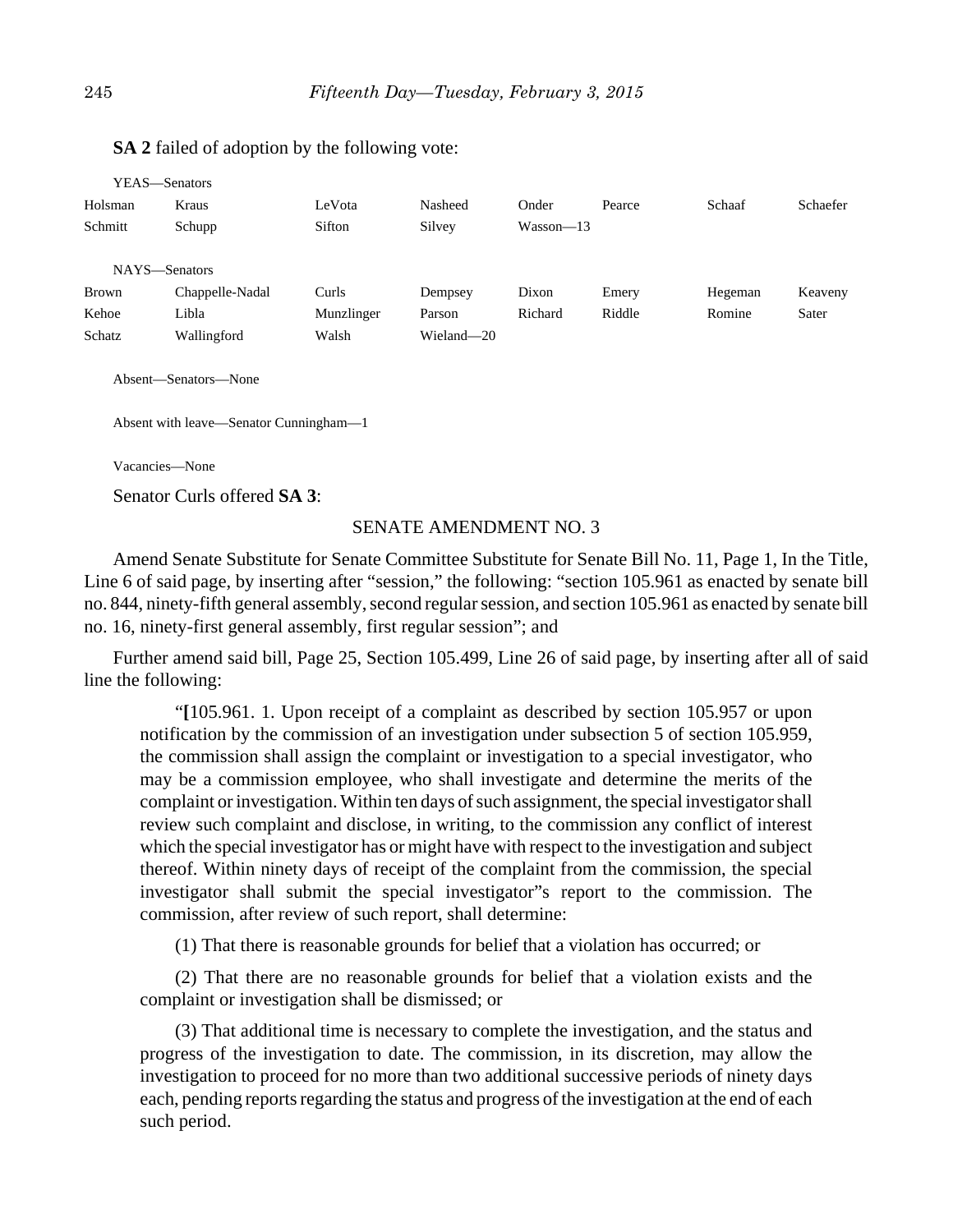2. When the commission concludes, based on the report from the special investigator, or based on an investigation conducted pursuant to section 105.959, that there are reasonable grounds to believe that a violation of any criminal law has occurred, and if the commission believes that criminal prosecution would be appropriate upon a vote of four members of the commission, the commission shall refer the report to the Missouri office of prosecution services, prosecutors coordinators training council established in section 56.760, which shall submit a panel of five attorneys for recommendation to the court having criminal jurisdiction, for appointment of an attorney to serve as a special prosecutor; except that, the attorney general of Missouri or any assistant attorney general shall not act as such special prosecutor. The court shall then appoint from such panel a special prosecutor pursuant to section 56.110 who shall have all the powers provided by section 56.130. The court shall allow a reasonable and necessary attorney's fee for the services of the special prosecutor. Such fee shall be assessed as costs if a case is filed, or ordered by the court if no case is filed, and paid together with all other costs in the proceeding by the state, in accordance with rules and regulations promulgated by the state courts administrator, subject to funds appropriated to the office of administration for such purposes. If the commission does not have sufficient funds to pay a special prosecutor, the commission shall refer the case to the prosecutor or prosecutors having criminal jurisdiction. If the prosecutor having criminal jurisdiction is not able to prosecute the case due to a conflict of interest, the court may appoint a special prosecutor, paid from county funds, upon appropriation by the county or the attorney general to investigate and, if appropriate, prosecute the case. The special prosecutor or prosecutor shall commence an action based on the report by the filing of an information or seeking an indictment within sixty days of the date of such prosecutor's appointment, or shall file a written statement with the commission explaining why criminal charges should not be sought. If the special prosecutor or prosecutor fails to take either action required by this subsection, upon request of the commission, a new special prosecutor, who may be the attorney general, shall be appointed. The report may also be referred to the appropriate disciplinary authority over the person who is the subject of the report.

3. When the commission concludes, based on the report from the special investigator or based on an investigation conducted pursuant to section 105.959, that there are reasonable grounds to believe that a violation of any law has occurred which is not a violation of criminal law or that criminal prosecution is not appropriate, the commission shall conduct a hearing which shall be a closed meeting and not open to the public. The hearing shall be conducted pursuant to the procedures provided by sections 536.063 to 536.090 and shall be considered to be a contested case for purposes of such sections. The commission shall determine, in its discretion, whether or not that there is probable cause that a violation has occurred. If the commission determines, by a vote of at least four members of the commission, that probable cause exists that a violation has occurred, the commission may refer its findings and conclusions to the appropriate disciplinary authority over the person who is the subject of the report, as described in subsection 8 of this section.

4. If the appropriate disciplinary authority receiving a report from the commission pursuant to subsection 3 of this section fails to follow, within sixty days of the receipt of the report, the recommendations contained in the report, or if the commission determines, by a vote of at least four members of the commission that some action other than referral for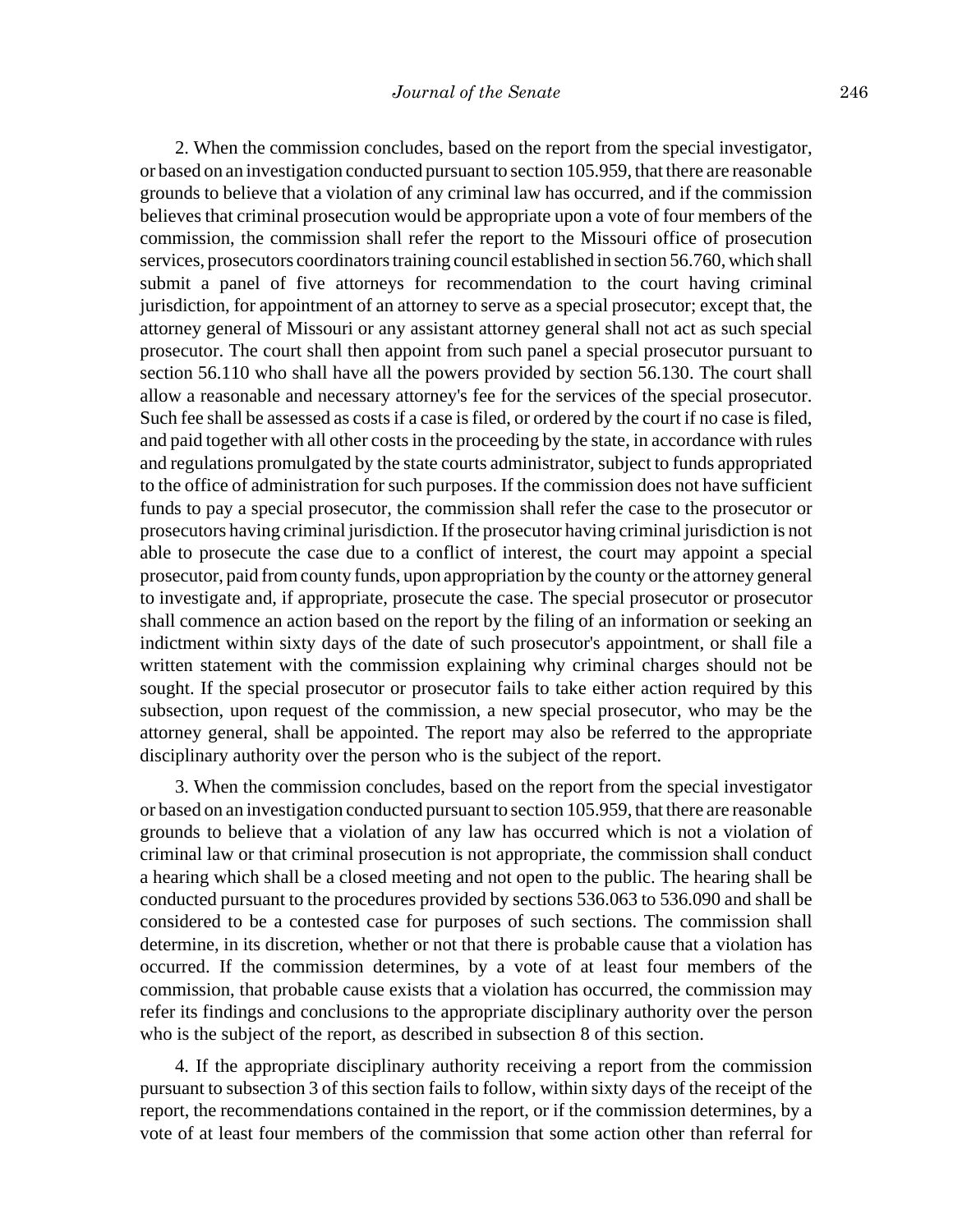criminal prosecution or for action by the appropriate disciplinary authority would be appropriate, the commission shall take any one or more of the following actions:

(1) Notify the person to cease and desist violation of any provision of law which the report concludes was violated and that the commission may seek judicial enforcement of its decision pursuant to subsection 5 of this section;

(2) Notify the person of the requirement to file, amend or correct any report, statement, or other document or information required by sections 105.473, 105.483 to 105.492, or chapter 130 and that the commission may seek judicial enforcement of its decision pursuant to subsection 5 of this section; and

(3) File the report with the executive director to be maintained as a public document; or

(4) Issue a letter of concern or letter of reprimand to the person, which would be maintained as a public document; or

(5) Issue a letter that no further action shall be taken, which would be maintained as a public document; or

(6) Through reconciliation agreements or action of the commission, the power to seek fees for violations in an amount not greater than one thousand dollars or double the amount involved in the violation.

5. Upon vote of at least four members, the commission may initiate formal judicial proceedings in the circuit court of Cole County seeking to obtain any of the following orders:

(1) Cease and desist violation of any provision of sections 105.450 to 105.496, or chapter 130, or sections 105.955 to 105.963;

(2) Pay any civil penalties required by sections 105.450 to 105.496 or chapter 130;

(3) File any reports, statements, or other documents or information required by sections 105.450 to 105.496, or chapter 130; or

(4) Pay restitution for any unjust enrichment the violator obtained as a result of any violation of any criminal statute as described in subsection 7 of this section.

6. After the commission determines by a vote of at least four members of the commission that a violation has occurred, other than a referral for criminal prosecution, and the commission has referred the findings and conclusions to the appropriate disciplinary authority over the person who is the subject of the report, or has taken an action under subsection 4 of this section, the subject of the report may appeal the determination of the commission to the circuit court of Cole County. The court shall conduct a de novo review of the determination of the commission. Such appeal shall stay the action of the Missouri ethics commission. Such appeal shall be filed not later than the fourteenth day after the subject of the commission's action receives actual notice of the commission's action. If a petition for judicial review of a final order is not filed as provided in this section or when an order for fees under subsection 4 of this section becomes final following an appeal to the circuit court of Cole County, the commission may file a certified copy of the final order with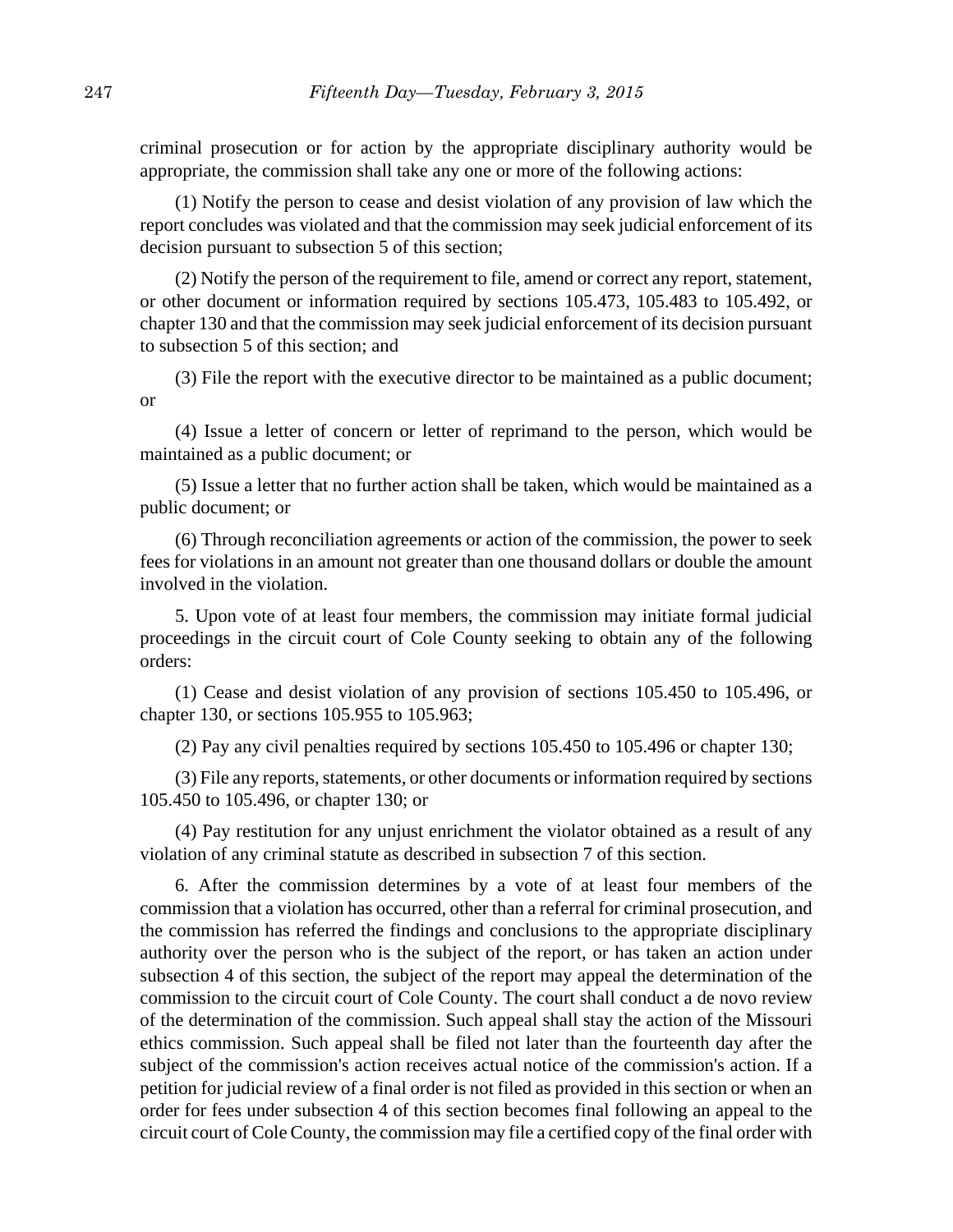the circuit court of Cole County. When any order for fees under subsection 4 of this section becomes final, the commission may file a certified copy of the final order with the circuit court of Cole County. The order so filed shall have the same effect as a judgment of the court and may be recorded, enforced, or satisfied in the same manner as a judgment of the court.

7. In the proceeding in the circuit court of Cole County, the commission may seek restitution against any person who has obtained unjust enrichment as a result of violation of any provision of sections 105.450 to 105.496, or chapter 130 and may recover on behalf of the state or political subdivision with which the alleged violator is associated, damages in the amount of any unjust enrichment obtained and costs and attorney's fees as ordered by the court.

8. The appropriate disciplinary authority to whom a report shall be sent pursuant to subsection 2 or 3 of this section shall include, but not be limited to, the following:

(1) In the case of a member of the general assembly, the ethics committee of the house of which the subject of the report is a member;

(2) In the case of a person holding an elective office or an appointive office of the state, if the alleged violation is an impeachable offense, the report shall be referred to the ethics committee of the house of representatives;

(3) In the case of a person holding an elective office of a political subdivision, the report shall be referred to the governing body of the political subdivision;

(4) In the case of any officer or employee of the state or of a political subdivision, the report shall be referred to the person who has immediate supervisory authority over the employment by the state or by the political subdivision of the subject of the report;

(5) In the case of a judge of a court of law, the report shall be referred to the commission on retirement, removal and discipline, or if the inquiry involves an employee of the judiciary to the applicable presiding judge;

(6) In the case of a person holding an appointive office of the state, if the alleged violation is not an impeachable offense, the report shall be referred to the governor;

(7) In the case of a statewide elected official, the report shall be referred to the attorney general;

(8) In a case involving the attorney general, the report shall be referred to the prosecuting attorney of Cole County.

9. The special investigator having a complaint referred to the special investigator by the commission shall have the following powers:

(1) To request and shall be given access to information in the possession of any person or agency which the special investigator deems necessary for the discharge of the special investigator's responsibilities;

(2) To examine the records and documents of any person or agency, unless such examination would violate state or federal law providing for confidentiality;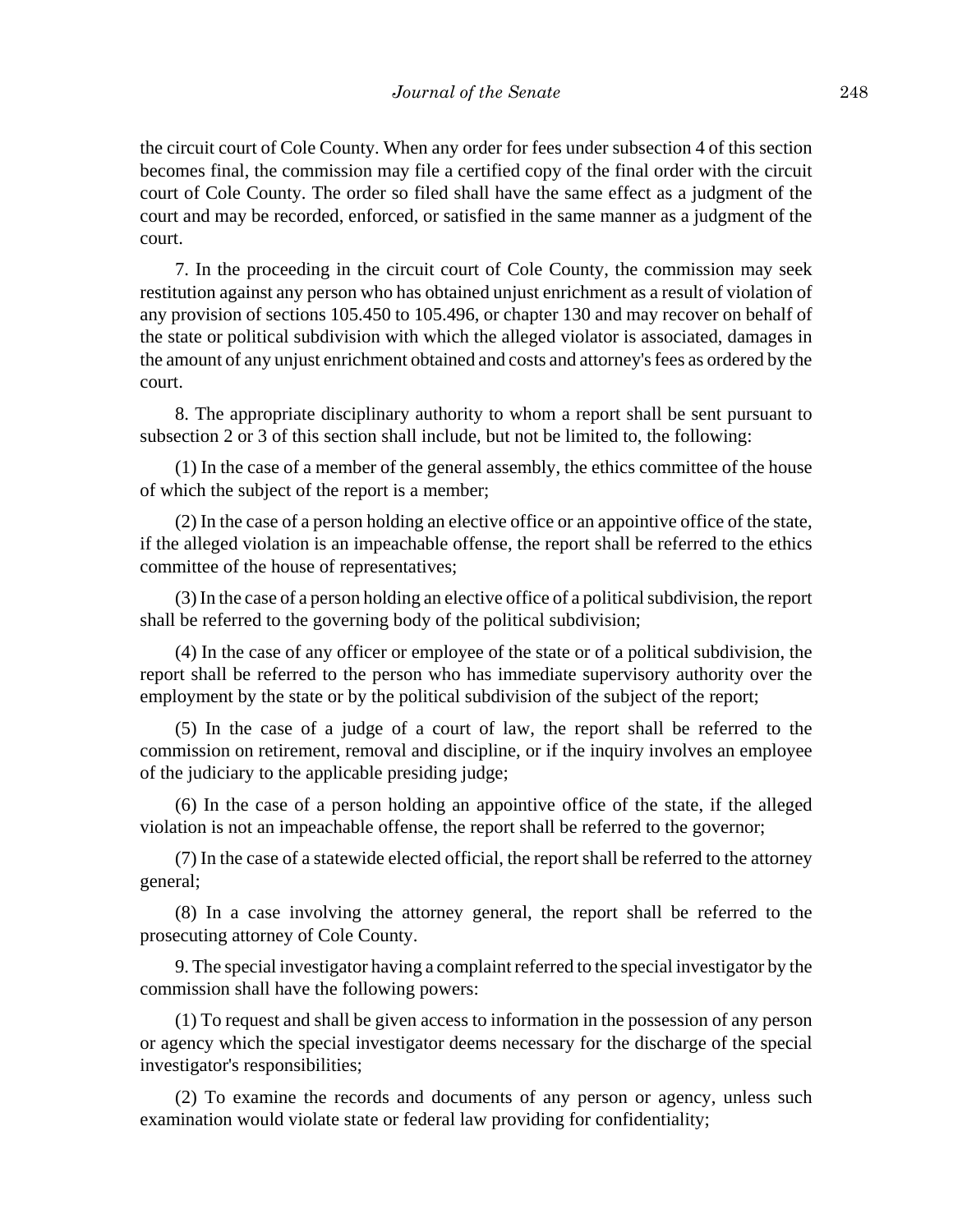#### (3) To administer oaths and affirmations;

(4) Upon refusal by any person to comply with a request for information relevant to an investigation, an investigator may issue a subpoena for any person to appear and give testimony, or for a subpoena duces tecum to produce documentary or other evidence which the investigator deems relevant to a matter under the investigator's inquiry. The subpoenas and subpoenas duces tecum may be enforced by applying to a judge of the circuit court of Cole County or any county where the person or entity that has been subpoenaed resides or may be found, for an order to show cause why the subpoena or subpoena duces tecum should not be enforced. The order and a copy of the application therefor shall be served in the same manner as a summons in a civil action, and if, after hearing, the court determines that the subpoena or subpoena duces tecum should be sustained and enforced, the court shall enforce the subpoena or subpoena duces tecum in the same manner as if it had been issued by the court in a civil action; and

(5) To request from the commission such investigative, clerical or other staff assistance or advancement of other expenses which are necessary and convenient for the proper completion of an investigation. Within the limits of appropriations to the commission, the commission may provide such assistance, whether by contract to obtain such assistance or from staff employed by the commission, or may advance such expenses.

10. (1) Any retired judge may request in writing to have the judge's name removed from the list of special investigators subject to appointment by the commission or may request to disqualify himself or herself from any investigation. Such request shall include the reasons for seeking removal;

(2) By vote of four members of the commission, the commission may disqualify a judge from a particular investigation or may permanently remove the name of any retired judge from the list of special investigators subject to appointment by the commission.

11. Any person who is the subject of any investigation pursuant to this section shall be entitled to be represented by counsel at any proceeding before the special investigator or the commission.

12. The provisions of sections 105.957, 105.959 and 105.961 are in addition to other provisions of law under which any remedy or right of appeal or objection is provided for any person, or any procedure provided for inquiry or investigation concerning any matter. The provisions of this section shall not be construed to limit or affect any other remedy or right of appeal or objection.

13. No person shall be required to make or file a complaint to the commission as a prerequisite for exhausting the person's administrative remedies before pursuing any civil cause of action allowed by law.

14. If, in the opinion of the commission, the complaining party was motivated by malice or reason contrary to the spirit of any law on which such complaint was based, in filing the complaint without just cause, this finding shall be reported to appropriate law enforcement authorities. Any person who knowingly files a complaint without just cause, or with malice, is guilty of a class A misdemeanor.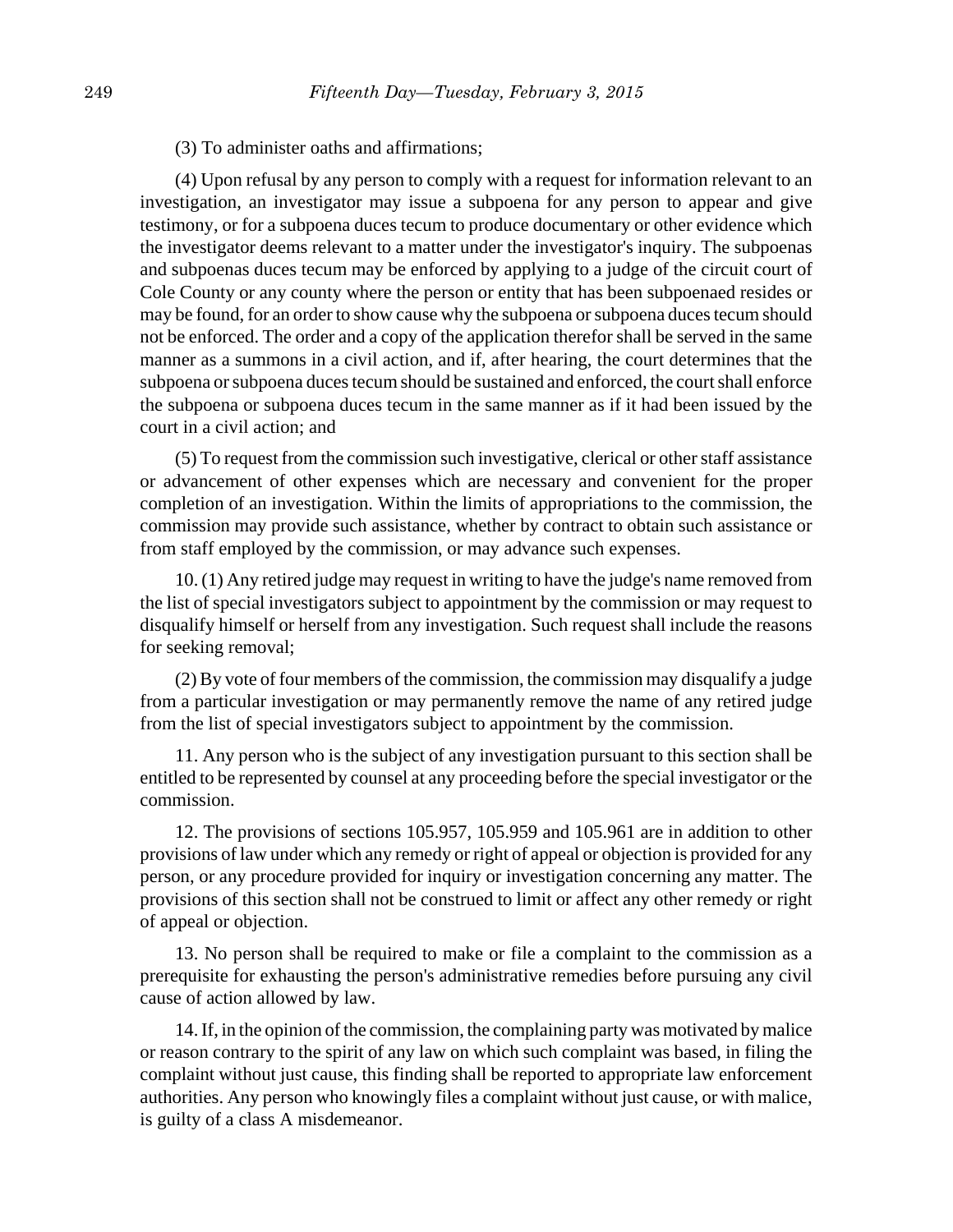15. A respondent party who prevails in a formal judicial action brought by the commission shall be awarded those reasonable fees and expenses incurred by that party in the formal judicial action, unless the court finds that the position of the commission was substantially justified or that special circumstances make such an award unjust.

16. The special investigator and members and staff of the commission shall maintain confidentiality with respect to all matters concerning a complaint, with the exception of communications with any person which are necessary to the investigation. Any person who violates the confidentiality requirements imposed by this section or subsection 17 of section 105.955 required to be confidential is guilty of a class A misdemeanor and shall be subject to removal from or termination of employment by the commission.

17. Any judge of the court of appeals or circuit court who ceases to hold such office by reason of the judge's retirement and who serves as a special investigator pursuant to this section shall receive annual compensation, salary or retirement for such services at the rates of compensation provided for senior judges by subsections 1, 2 and 4 of section 476.682. Such retired judges shall by the tenth day of each month following any month in which the judge provided services pursuant to this section certify to the commission and to the state courts administrator the amount of time engaged in such services by hour or fraction thereof, the dates thereof, and the expenses incurred and allowable pursuant to this section. The commission shall then issue a warrant to the state treasurer for the payment of the salary and expenses to the extent, and within limitations, provided for in this section. The state treasurer upon receipt of such warrant shall pay the same out of any appropriations made for this purpose on the last day of the month during which the warrant was received by the state

treasurer.**]**

105.961. 1. Upon receipt of a complaint as described by section 105.957, the commission shall assign the complaint to a special investigator, who may be a commission employee, who shall investigate and determine the merits of the complaint. Within ten days of such assignment, the special investigator shall review such complaint and disclose, in writing, to the commission any conflict of interest which the special investigator has or might have with respect to the investigation and subject thereof. Within one hundred twenty days of receipt of the complaint from the commission, the special investigator shall submit the special investigator's report to the commission. The commission, after review of such report, shall determine:

(1) That there is reasonable grounds for belief that a violation has occurred; or

(2) That there are no reasonable grounds for belief that a violation exists and the complaint should be dismissed; or

(3) That additional time is necessary to complete the investigation, and the status and progress of the investigation to date. The commission, in its discretion, may allow the investigation to proceed for additional successive periods of one hundred twenty days each, pending reports regarding the status and progress of the investigation at the end of each such period.

2. When the commission concludes, based on the report from the special investigator, or based on an audit conducted pursuant to section 105.959, that there are reasonable grounds to believe that a violation of any criminal law has occurred, and if the commission believes that criminal prosecution would be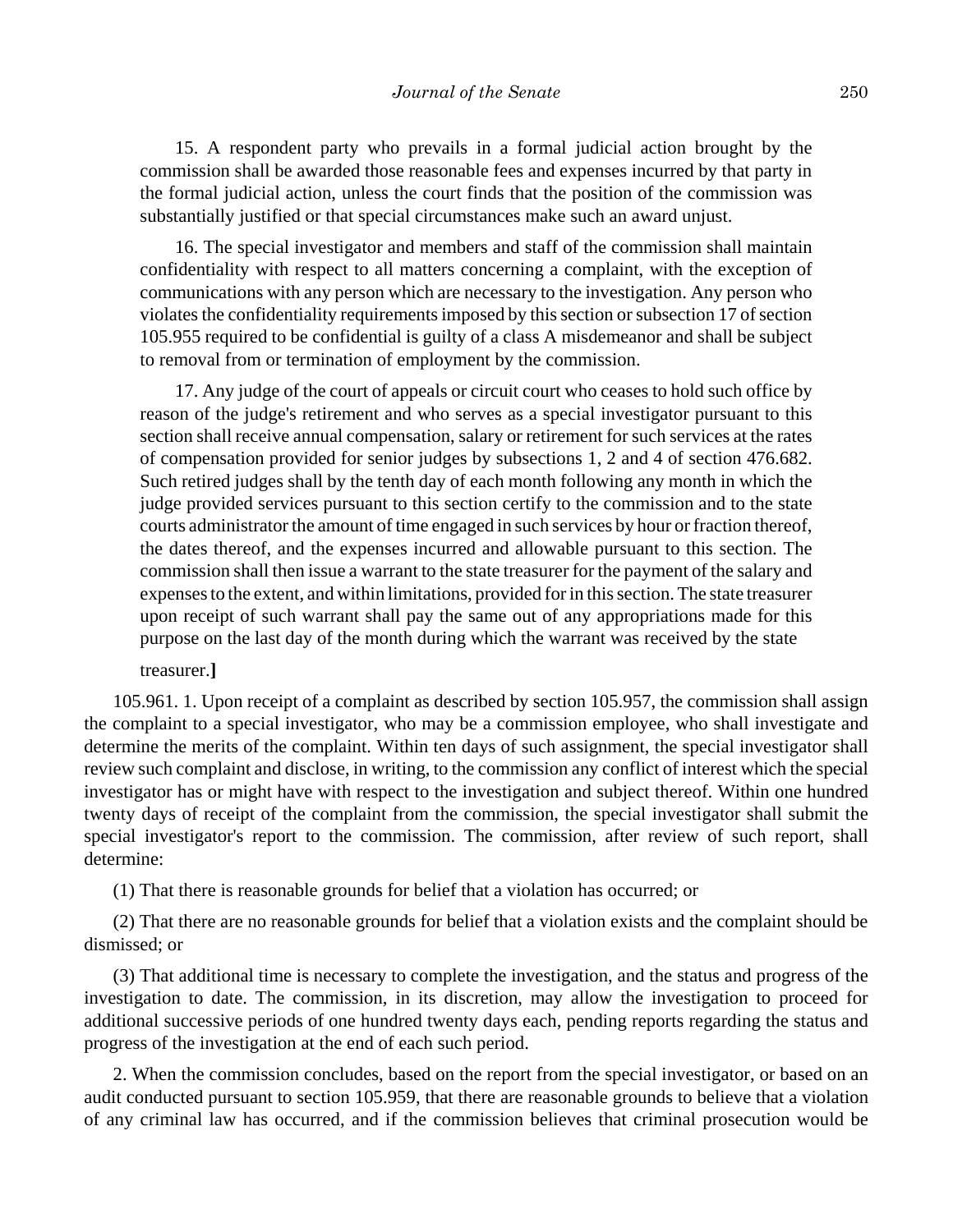appropriate upon a vote of four members of the commission, the commission shall refer the report to the Missouri office of prosecution services, prosecutors coordinators training council established in section 56.760, which shall submit a panel of five attorneys for recommendation to the court having criminal jurisdiction, for appointment of an attorney to serve as a special prosecutor; except that, the attorney general of Missouri or any assistant attorney general shall not act as such special prosecutor. The court shall then appoint from such panel a special prosecutor pursuant to section 56.110 who shall have all the powers provided by section 56.130. The court shall allow a reasonable and necessary attorney's fee for the services of the special prosecutor. Such fee shall be assessed as costs if a case is filed, or ordered by the court if no case is filed, and paid together with all other costs in the proceeding by the state, in accordance with rules and regulations promulgated by the state courts administrator, subject to funds appropriated to the office of administration for such purposes. If the commission does not have sufficient funds to pay a special prosecutor, the commission shall refer the case to the prosecutor or prosecutors having criminal jurisdiction. If the prosecutor having criminal jurisdiction is not able to prosecute the case due to a conflict of interest, the court may appoint a special prosecutor, paid from county funds, upon appropriation by the county or the attorney general to investigate and, if appropriate, prosecute the case. The special prosecutor or prosecutor shall commence an action based on the report by the filing of an information or seeking an indictment within sixty days of the date of such prosecutor's appointment, or shall file a written statement with the commission explaining why criminal charges should not be sought. If the special prosecutor or prosecutor fails to take either action required by this subsection, upon request of the commission, a new special prosecutor, who may be the attorney general, shall be appointed. The report may also be referred to the appropriate disciplinary authority over the person who is the subject of the report.

3. When the commission concludes, based on the report from the special investigator or based on an audit conducted pursuant to section 105.959, that there are reasonable grounds to believe that a violation of any law has occurred which is not a violation of criminal law or that criminal prosecution is not appropriate, the commission shall conduct a hearing which shall be a closed meeting and not open to the public. The hearing shall be conducted pursuant to the procedures provided by sections 536.063 to 536.090 and shall be considered to be a contested case for purposes of such sections. The commission shall determine, in its discretion, whether or not that there is probable cause that a violation has occurred. If the commission determines, by a vote of at least four members of the commission, that probable cause exists that a violation has occurred, the commission may refer its findings and conclusions to the appropriate disciplinary authority over the person who is the subject of the report, as described in subsection 7 of this section. After the commission determines by a vote of at least four members of the commission that probable cause exists that a violation has occurred, and the commission has referred the findings and conclusions to the appropriate disciplinary authority over the person subject of the report, the subject of the report may appeal the determination of the commission to the administrative hearing commission. Such appeal shall stay the action of the Missouri ethics commission. Such appeal shall be filed not later than the fourteenth day after the subject of the commission's action receives actual notice of the commission's action.

4. If the appropriate disciplinary authority receiving a report from the commission pursuant to subsection 3 of this section fails to follow, within sixty days of the receipt of the report, the recommendations contained in the report, or if the commission determines, by a vote of at least four members of the commission that some action other than referral for criminal prosecution or for action by the appropriate disciplinary authority would be appropriate, the commission shall take any one or more of the following actions: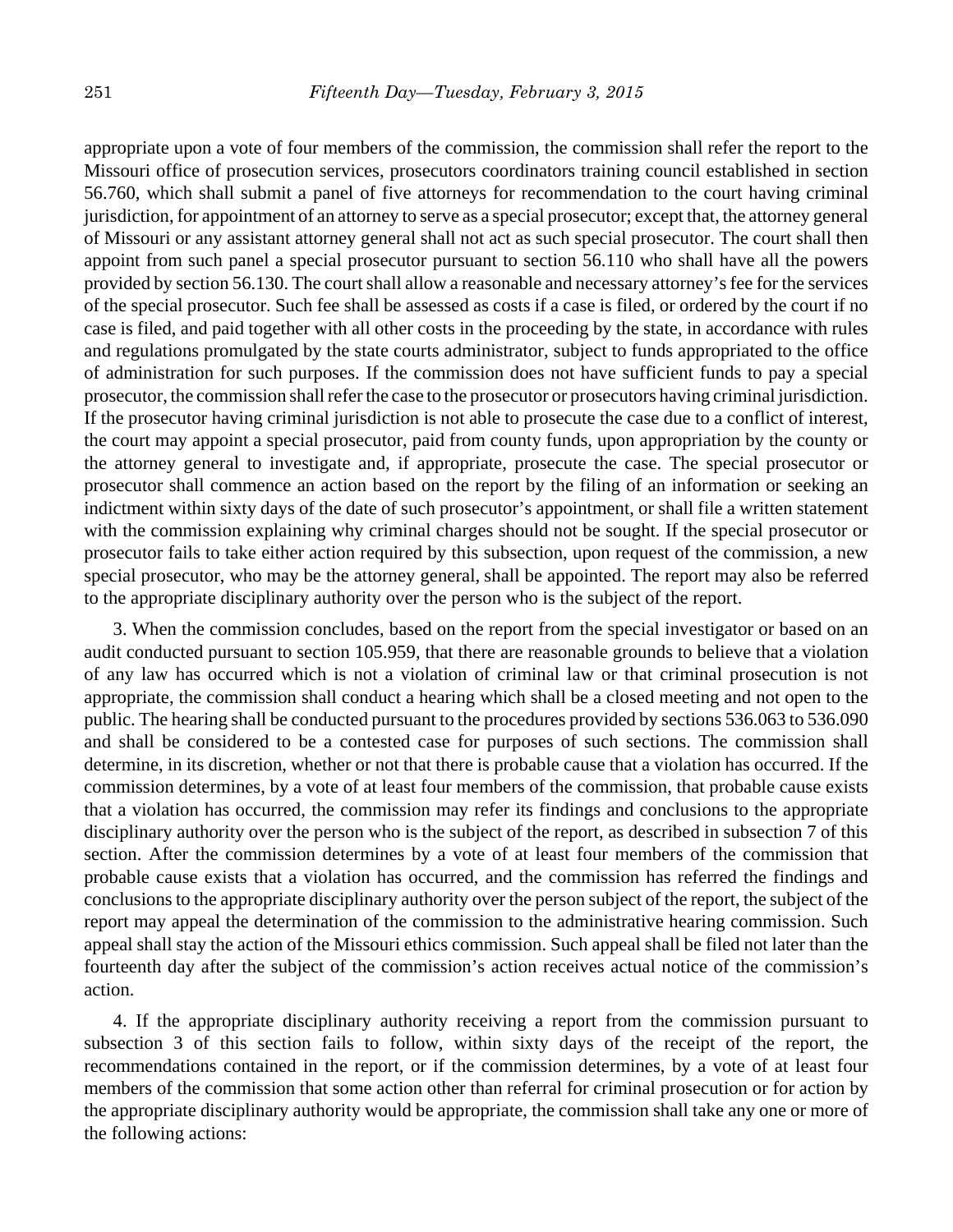(1) Notify the person to cease and desist violation of any provision of law which the report concludes was violated and that the commission may seek judicial enforcement of its decision pursuant to subsection 5 of this section;

(2) Notify the person of the requirement to file, amend or correct any report, statement, or other document or information required by sections 105.473, 105.483 to 105.492, or chapter 130 and that the commission may seek judicial enforcement of its decision pursuant to subsection 5 of this section; and

(3) File the report with the executive director to be maintained as a public document; or

(4) Issue a letter of concern or letter of reprimand to the person, which would be maintained as a public document; or

(5) Issue a letter that no further action shall be taken, which would be maintained as a public document; or

(6) Through reconciliation agreements or civil action, the power to seek fees for violations in an amount not greater than one thousand dollars or double the amount involved in the violation.

# 5. **In the event that an individual is convicted of a crime under power granted by this section for violation of any provision of sections 105.450 to 105.496 or sections 105.955 to 105.963 or chapter 130, the ethics commission shall not seek civil penalties against such individual for violations of sections 105.450 to 105.496 or sections 105.955 to 105.963 or chapter 130.**

**6.** Upon vote of at least four members, the commission may initiate formal judicial proceedings seeking to obtain any of the following orders:

(1) Cease and desist violation of any provision of sections 105.450 to 105.496, or chapter 130, or sections 105.955 to 105.963;

(2) Pay any civil penalties required by sections 105.450 to 105.496 or chapter 130;

(3) File any reports, statements, or other documents or information required by sections 105.450 to 105.496, or chapter 130; or

(4) Pay restitution for any unjust enrichment the violator obtained as a result of any violation of any criminal statute as described in subsection 6 of this section. The Missouri ethics commission shall give actual notice to the subject of the complaint of the proposed action as set out in this section. The subject of the complaint may appeal the action of the Missouri ethics commission, other than a referral for criminal prosecution, to the administrative hearing commission. Such appeal shall stay the action of the Missouri ethics commission. Such appeal shall be filed no later than fourteen days after the subject of the commission's actions receives actual notice of the commission's actions.

**[**6.**] 7.** In the proceeding in circuit court, the commission may seek restitution against any person who has obtained unjust enrichment as a result of violation of any provision of sections 105.450 to 105.496, or chapter 130 and may recover on behalf of the state or political subdivision with which the alleged violator is associated, damages in the amount of any unjust enrichment obtained and costs and attorney's fees as ordered by the court.

**[**7.**] 8.** The appropriate disciplinary authority to whom a report shall be sent pursuant to subsection 2 or 3 of this section shall include, but not be limited to, the following:

(1) In the case of a member of the general assembly, the ethics committee of the house of which the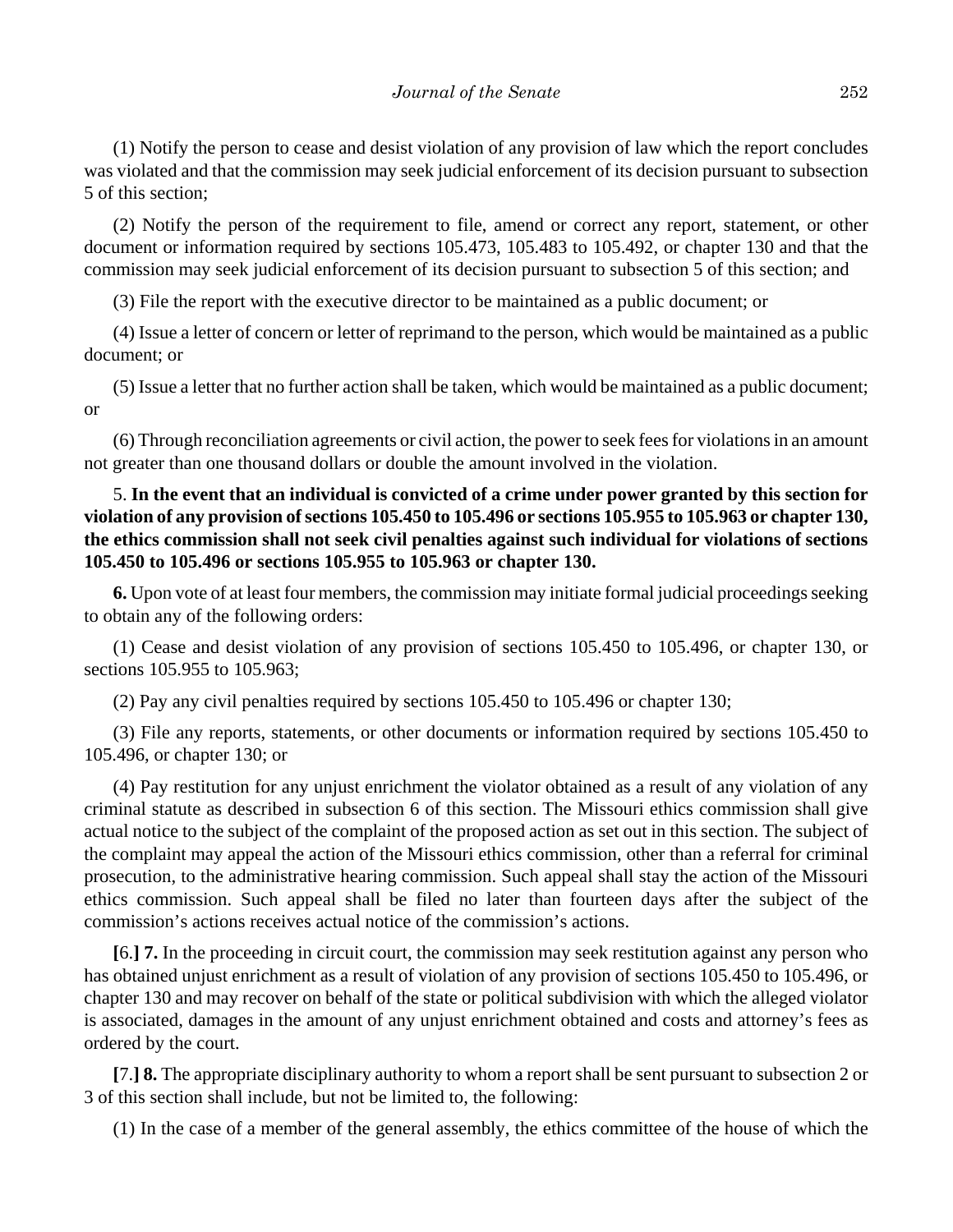subject of the report is a member;

(2) In the case of a person holding an elective office or an appointive office of the state, if the alleged violation is an impeachable offense, the report shall be referred to the ethics committee of the house of representatives;

(3) In the case of a person holding an elective office of a political subdivision, the report shall be referred to the governing body of the political subdivision;

(4) In the case of any officer or employee of the state or of a political subdivision, the report shall be referred to the person who has immediate supervisory authority over the employment by the state or by the political subdivision of the subject of the report;

(5) In the case of a judge of a court of law, the report shall be referred to the commission on retirement, removal and discipline, or if the inquiry involves an employee of the judiciary to the applicable presiding judge;

(6) In the case of a person holding an appointive office of the state, if the alleged violation is not an impeachable offense, the report shall be referred to the governor;

(7) In the case of a statewide elected official, the report shall be referred to the attorney general;

(8) In a case involving the attorney general, the report shall be referred to the prosecuting attorney of Cole County.

**[**8.**] 9.** The special investigator having a complaint referred to the special investigator by the commission shall have the following powers:

(1) To request and shall be given access to information in the possession of any person or agency which the special investigator deems necessary for the discharge of the special investigator's responsibilities;

(2) To examine the records and documents of any person or agency, unless such examination would violate state or federal law providing for confidentiality;

(3) To administer oaths and affirmations;

(4) Upon refusal by any person to comply with a request for information relevant to an investigation, an investigator may issue a subpoena for any person to appear and give testimony, or for a subpoena duces tecum to produce documentary or other evidence which the investigator deems relevant to a matter under the investigator's inquiry. The subpoenas and subpoenas duces tecum may be enforced by applying to a judge of the circuit court of Cole County or any county where the person or entity that has been subpoenaed resides or may be found, for an order to show cause why the subpoena or subpoena duces tecum should not be enforced. The order and a copy of the application therefor shall be served in the same manner as a summons in a civil action, and if, after hearing, the court determines that the subpoena or subpoena duces tecum should be sustained and enforced, the court shall enforce the subpoena or subpoena duces tecum in the same manner as if it had been issued by the court in a civil action; and

(5) To request from the commission such investigative, clerical or other staff assistance or advancement of other expenses which are necessary and convenient for the proper completion of an investigation. Within the limits of appropriations to the commission, the commission may provide such assistance, whether by contract to obtain such assistance or from staff employed by the commission, or may advance such expenses.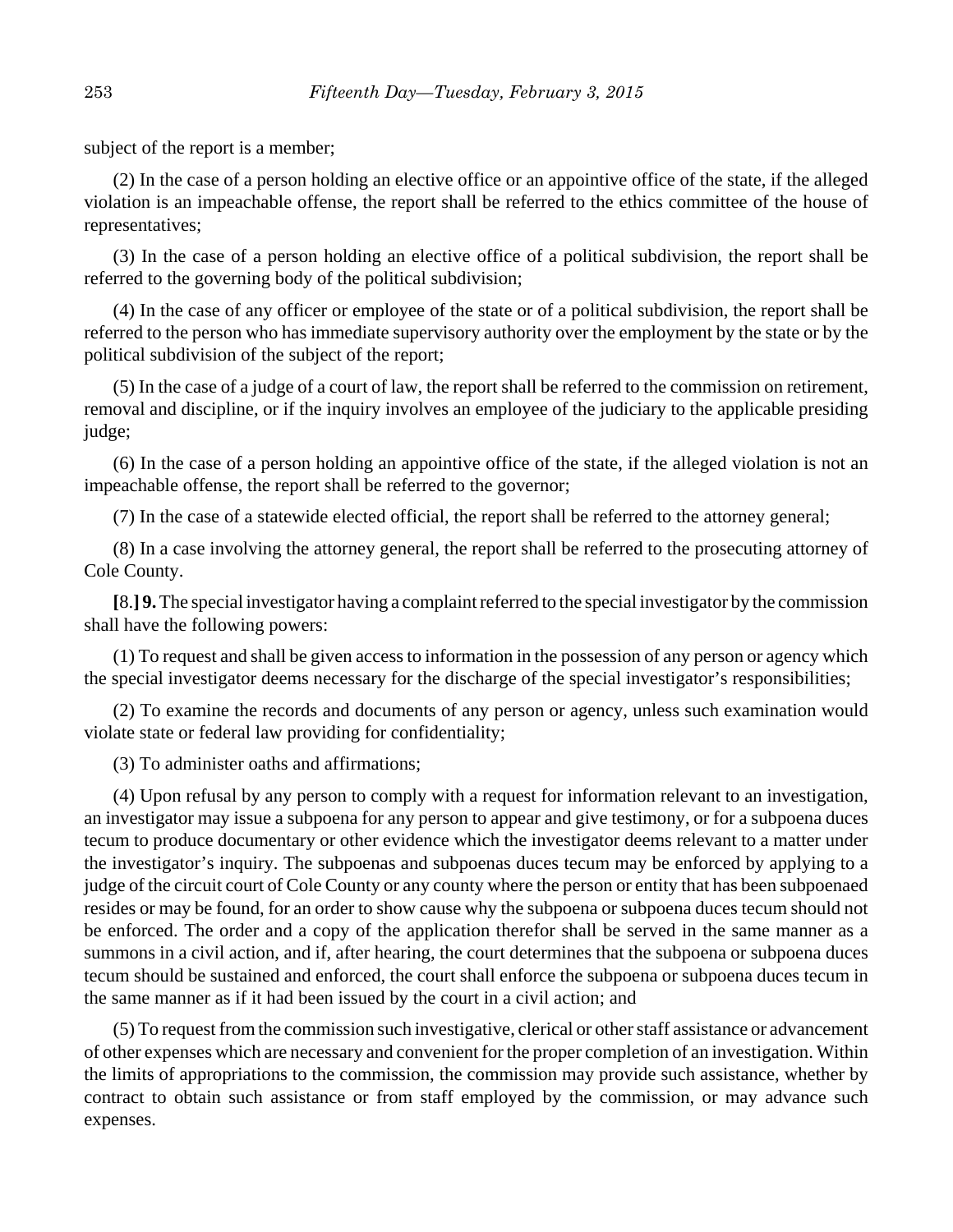**[**9.**] 10.** (1) Any retired judge may request in writing to have the judge's name removed from the list of special investigators subject to appointment by the commission or may request to disqualify himself or herself from any investigation. Such request shall include the reasons for seeking removal;

(2) By vote of four members of the commission, the commission may disqualify a judge from a particular investigation or may permanently remove the name of any retired judge from the list of special investigators subject to appointment by the commission.

**[**10.**] 11.** Any person who is the subject of any investigation pursuant to this section shall be entitled to be represented by counsel at any proceeding before the special investigator or the commission.

**[**11.**] 12.** The provisions of sections 105.957, 105.959 and 105.961 are in addition to other provisions of law under which any remedy or right of appeal or objection is provided for any person, or any procedure provided for inquiry or investigation concerning any matter. The provisions of this section shall not be construed to limit or affect any other remedy or right of appeal or objection.

**[**12.**] 13.** No person shall be required to make or file a complaint to the commission as a prerequisite for exhausting the person's administrative remedies before pursuing any civil cause of action allowed by law.

**[**13.**] 14.** If, in the opinion of the commission, the complaining party was motivated by malice or reason contrary to the spirit of any law on which such complaint was based, in filing the complaint without just cause, this finding shall be reported to appropriate law enforcement authorities. Any person who knowingly files a complaint without just cause, or with malice, is guilty of a class A misdemeanor.

**[**14.**] 15.** A respondent party who prevails in a formal judicial action brought by the commission shall be awarded those reasonable fees and expenses incurred by that party in the formal judicial action, unless the court finds that the position of the commission was substantially justified or that special circumstances make such an award unjust.

**[**15.**] 16.** The special investigator and members and staff of the commission shall maintain confidentiality with respect to all matters concerning a complaint until and if a report is filed with the commission, with the exception of communications with any person which are necessary to the investigation. The report filed with the commission resulting from a complaint acted upon under the provisions of this section shall not contain the name of the complainant or other person providing information to the investigator, if so requested in writing by the complainant or such other person. Any person who violates the confidentiality requirements imposed by this section or subsection 17 of section 105.955 required to be confidential is guilty of a class A misdemeanor and shall be subject to removal from or termination of employment by the commission.

**[**16.**] 17.** Any judge of the court of appeals or circuit court who ceases to hold such office by reason of the judge's retirement and who serves as a special investigator pursuant to this section shall receive annual compensation, salary or retirement for such services at the rates of compensation provided for senior judges by subsections 1, 2 and 4 of section 476.682. Such retired judges shall by the tenth day of each month following any month in which the judge provided services pursuant to this section certify to the commission and to the state courts administrator the amount of time engaged in such services by hour or fraction thereof, the dates thereof, and the expenses incurred and allowable pursuant to this section. The commission shall then issue a warrant to the state treasurer for the payment of the salary and expenses to the extent, and within limitations, provided for in this section. The state treasurer upon receipt of such warrant shall pay the same out of any appropriations made for this purpose on the last day of the month during which the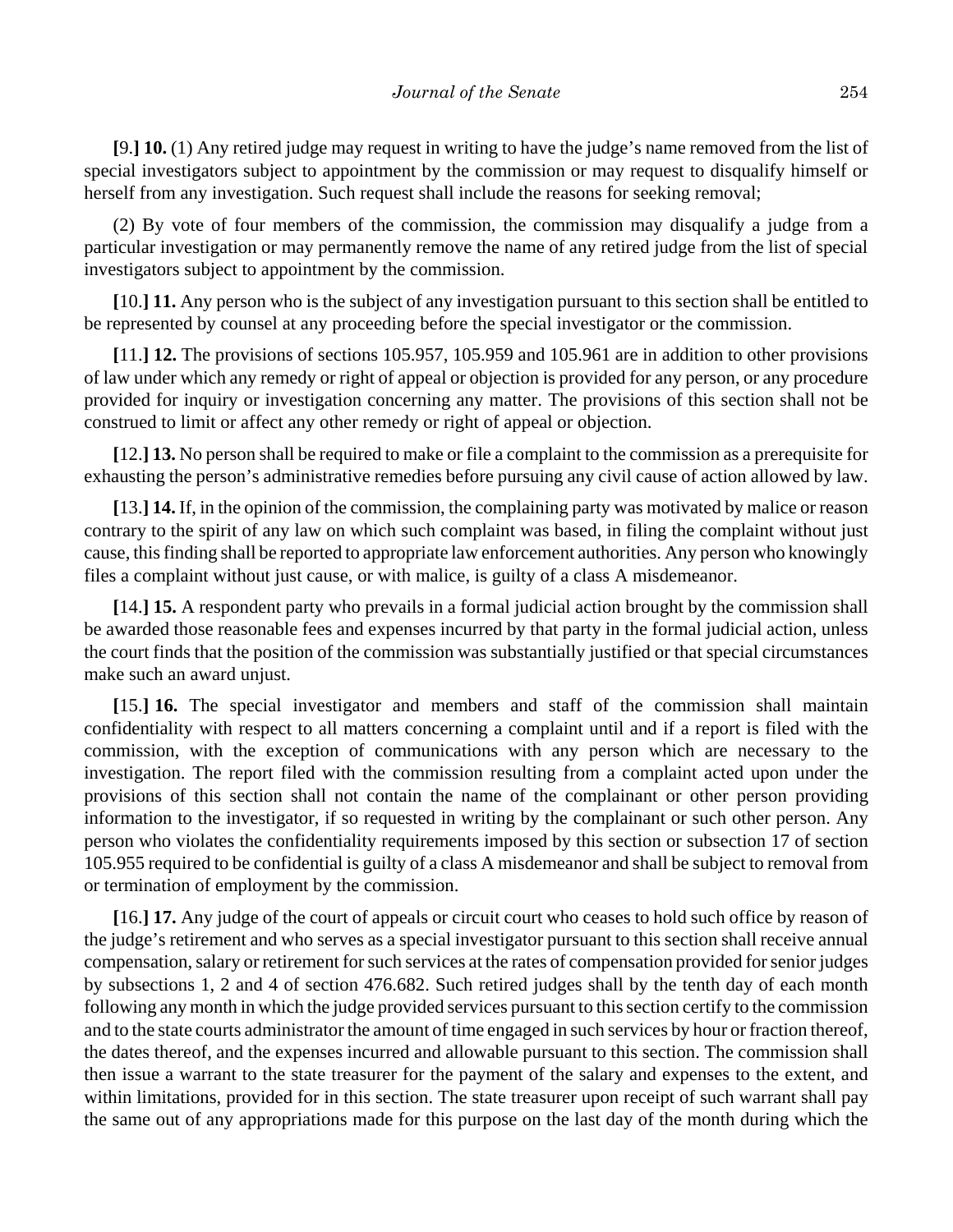warrant was received by the state treasurer."; and

Further amend the title and enacting clause accordingly.

Senator Curls moved that the above amendment be adopted, which motion failed.

Senator Holsman offered **SA 4**:

#### SENATE AMENDMENT NO. 4

Amend Senate Substitute for Senate Committee Substitute for Senate Bill No. 11, Page 21, Section 105.473, Line 27, by inserting after the word "made" the following: "**by a registered lobbyist in the state of Missouri**".

Senator Holsman moved that the above amendment be adopted.

Senator Sifton offered **SSA 1** for **SA 4**:

## SENATE SUBSTITUTE AMENDMENT NO. 1 FOR SENATE AMENDMENT NO. 4

Amend Senate Substitute for Senate Committee Substitute for Senate Bill No. 11, Page 1, In the Title, Line 2, of said title, by inserting immediately after "RSMo," the following: "section 105.456 as truly agreed to and finally passed by conference committee substitute no. 3 for house committee substitute no. 2 for senate bill no. 844, ninety-fifth general assembly, second regular session, section 105.456 as enacted by house bill no. 1120, ninety-first general assembly, second regular session,"; and

Further amend said bill, Page 5, Section 105.453, Line 27 of said page, by inserting after all of said line the following:

> "**[**105.456. 1. No member of the general assembly or the governor, lieutenant governor, attorney general, secretary of state, state treasurer or state auditor shall:

> (1) Perform any service for the state or any political subdivision of the state or any agency of the state or any political subdivision thereof or act in his or her official capacity or perform duties associated with his or her position for any person for any consideration other than the compensation provided for the performance of his or her official duties; or

> (2) Sell, rent or lease any property to the state or political subdivision thereof or any agency of the state or any political subdivision thereof for consideration in excess of five hundred dollars per transaction or one thousand five hundred dollars per annum unless the transaction is made pursuant to an award on a contract let or sale made after public notice and in the case of property other than real property, competitive bidding, provided that the bid or offer accepted is the lowest received; or

> (3) Attempt, for compensation other than the compensation provided for the performance of his or her official duties, to influence the decision of any agency of the state on any matter, except that this provision shall not be construed to prohibit such person from participating for compensation in any adversary proceeding or in the preparation or filing of any public document or conference thereon. The exception for a conference upon a public document shall not permit any member of the general assembly or the governor, lieutenant governor, attorney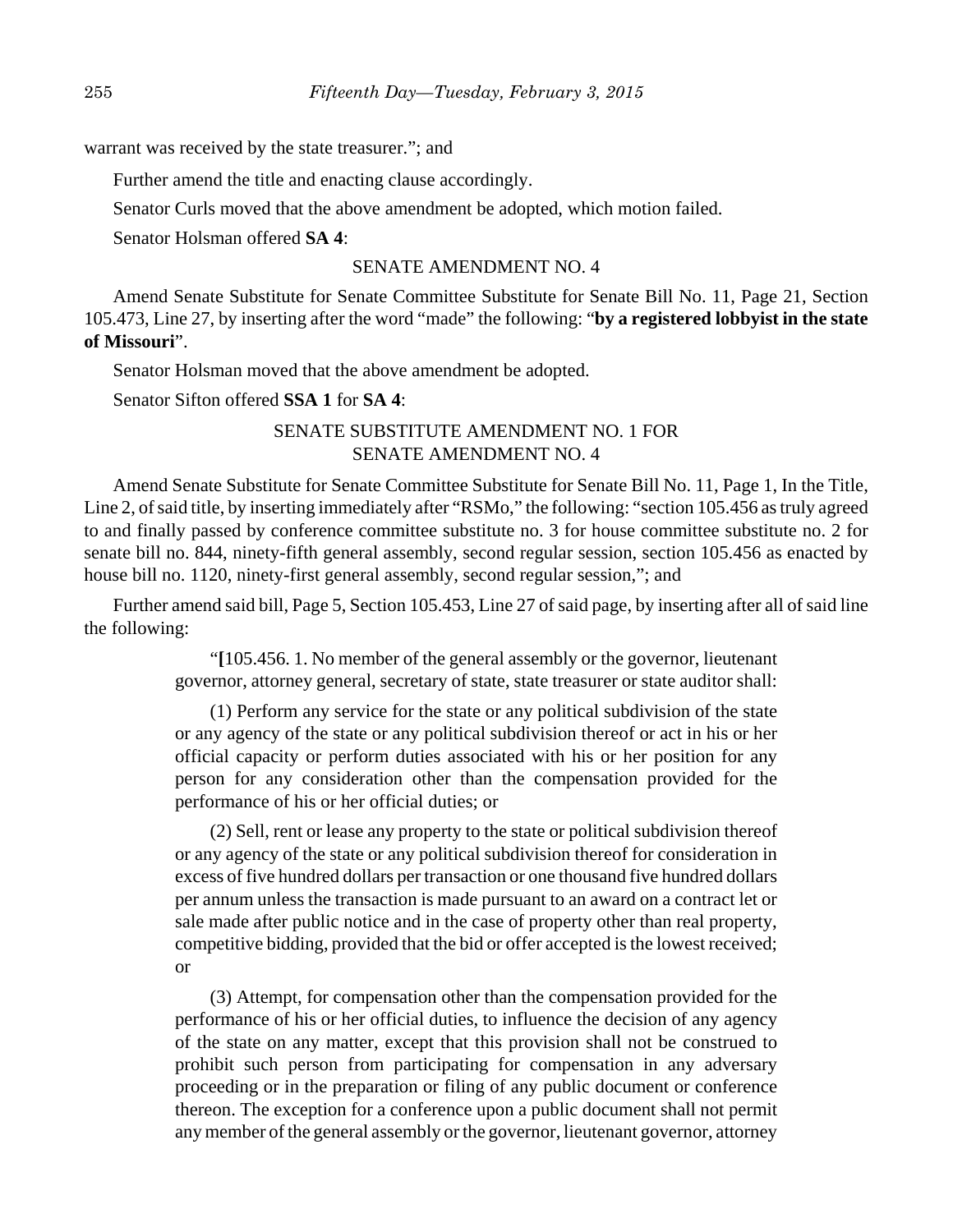general, secretary of state, state treasurer or state auditor to receive any consideration for the purpose of attempting to influence the decision of any agency of the state on behalf of any person with regard to any application, bid or request for a state grant, loan, appropriation, contract, award, permit other than matters involving a driver"s license, or job before any state agency, commission, or elected official. Notwithstanding Missouri supreme court rule 1.10 of rule 4 or any other court rule or law to the contrary, other members of a firm, professional corporation or partnership shall not be prohibited pursuant to this subdivision from representing a person or other entity solely because a member of the firm, professional corporation or partnership serves in the general assembly, provided that such official does not share directly in the compensation earned, so far as the same may reasonably be accounted, for such activity by the firm or by any other member of the firm. This subdivision shall not be construed to prohibit any inquiry for information or the representation of a person without consideration before a state agency or in a matter involving the state if no consideration is given, charged or promised in consequence thereof.

2. No sole proprietorship, partnership, joint venture, or corporation in which a member of the general assembly, governor, lieutenant governor, attorney general, secretary of state, state treasurer, state auditor or spouse of such official is the sole proprietor, a partner having more than a ten percent partnership interest, or a coparticipant or owner of in excess of ten percent of the outstanding shares of any class of stock, shall:

(1) Perform any service for the state or any political subdivision thereof or any agency of the state or political subdivision for any consideration in excess of five hundred dollars per transaction or one thousand five hundred dollars per annum unless the transaction is made pursuant to an award on a contract let or sale made after public notice and competitive bidding, provided that the bid or offer accepted is the lowest received; or

(2) Sell, rent, or lease any property to the state or any political subdivision thereof or any agency of the state or political subdivision thereof for consideration in excess of five hundred dollars per transaction or one thousand five hundred dollars per annum unless the transaction is made pursuant to an award on a contract let or a sale made after public notice and in the case of property other than real property, competitive bidding, provided that the bid or offer accepted is the lowest and best received.

3. No statewide elected official, member of the general assembly, or any person acting on behalf of such official or member shall expressly and explicitly make any offer or promise to confer any paid employment, where the individual is compensated above actual and necessary expenses, to any statewide elected official or member of the general assembly in exchange for the official's or member's official vote on any public matter. Any person making such offer or promise is guilty of the crime of bribery of a public servant under section 576.010.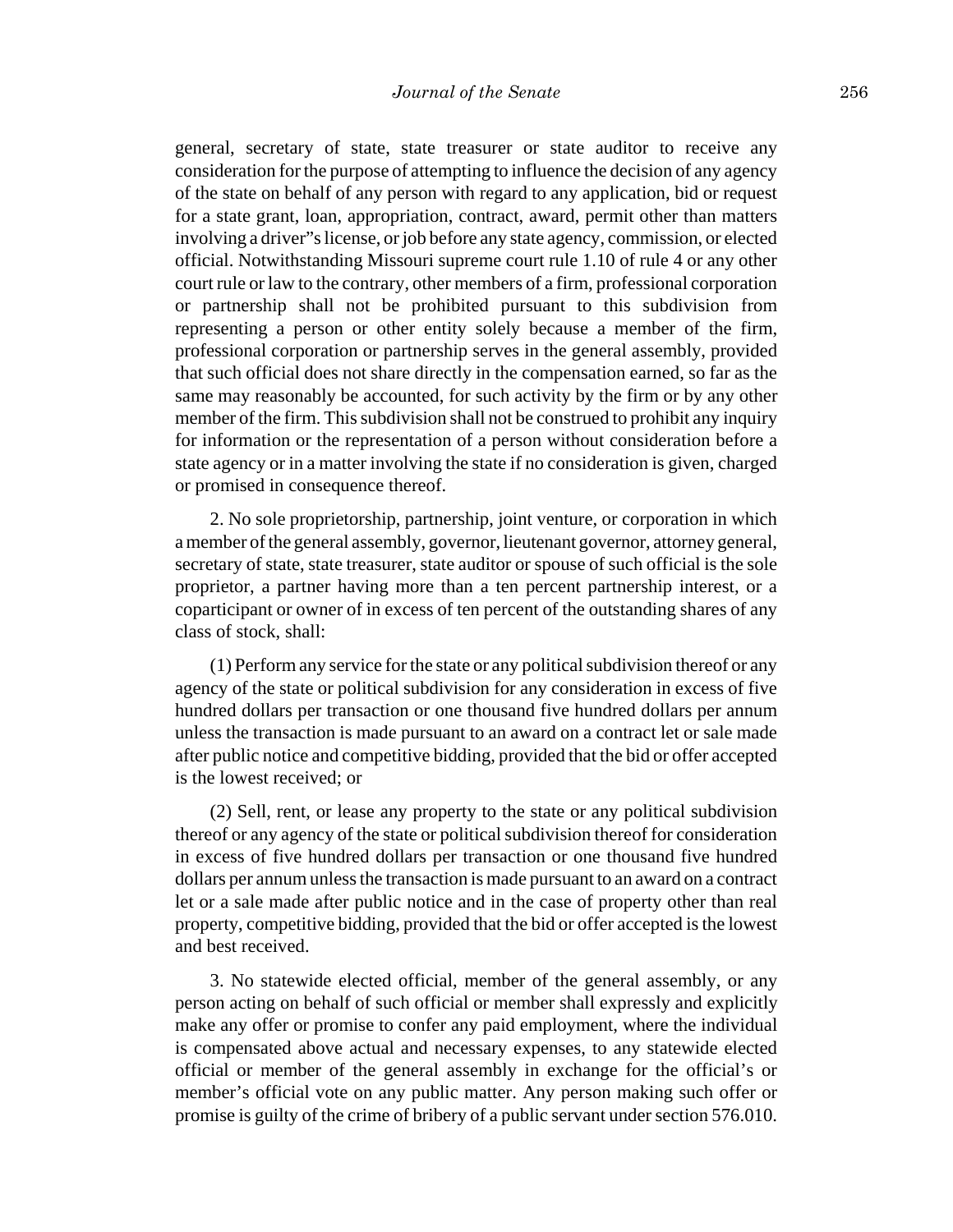4. Any statewide elected official or member of the general assembly who accepts or agrees to accept an offer described in subsection 3 of this section is guilty of the crime of acceding to corruption under section 576.020.**]**

105.456. 1. No member of the general assembly or the governor, lieutenant governor, attorney general, secretary of state, state treasurer or state auditor shall:

(1) Perform any service for the state or any political subdivision of the state or any agency of the state or any political subdivision thereof or act in his or her official capacity or perform duties associated with his or her position for any person for any consideration other than the compensation provided for the performance of his or her official duties; or

(2) Sell, rent or lease any property to the state or political subdivision thereof or any agency of the state or any political subdivision thereof for consideration in excess of five hundred dollars per transaction or one thousand five hundred dollars per annum unless the transaction is made pursuant to an award on a contract let or sale made after public notice and in the case of property other than real property, competitive bidding, provided that the bid or offer accepted is the lowest received; or

(3) Attempt, for compensation other than the compensation provided for the performance of his or her official duties, to influence the decision of any agency of the state on any matter, except that this provision shall not be construed to prohibit such person from participating for compensation in any adversary proceeding or in the preparation or filing of any public document or conference thereon. The exception for a conference upon a public document shall not permit any member of the general assembly or the governor, lieutenant governor, attorney general, secretary of state, state treasurer or state auditor to receive any consideration for the purpose of attempting to influence the decision of any agency of the state on behalf of any person with regard to any application, bid or request for a state grant, loan, appropriation, contract, award, permit other than matters involving a driver's license, or job before any state agency, commission, or elected official. Notwithstanding Missouri supreme court rule 1.10 of rule 4 or any other court rule or law to the contrary, other members of a firm, professional corporation or partnership shall not be prohibited pursuant to this subdivision from representing a person or other entity solely because a member of the firm, professional corporation or partnership serves in the general assembly, provided that such official does not share directly in the compensation earned, so far as the same may reasonably be accounted, for such activity by the firm or by any other member of the firm. This subdivision shall not be construed to prohibit any inquiry for information or the representation of a person without consideration before a state agency or in a matter involving the state if no consideration is given, charged or promised in consequence thereof.

2. No sole proprietorship, partnership, joint venture, or corporation in which a member of the general assembly, governor, lieutenant governor, attorney general, secretary of state, state treasurer, state auditor or spouse of such official, is the sole proprietor, a partner having more than a ten percent partnership interest, or a coparticipant or owner of in excess of ten percent of the outstanding shares of any class of stock, shall:

(1) Perform any service for the state or any political subdivision thereof or any agency of the state or political subdivision for any consideration in excess of five hundred dollars per transaction or one thousand five hundred dollars per annum unless the transaction is made pursuant to an award on a contract let or sale made after public notice and competitive bidding, provided that the bid or offer accepted is the lowest received; or

(2) Sell, rent, or lease any property to the state or any political subdivision thereof or any agency of the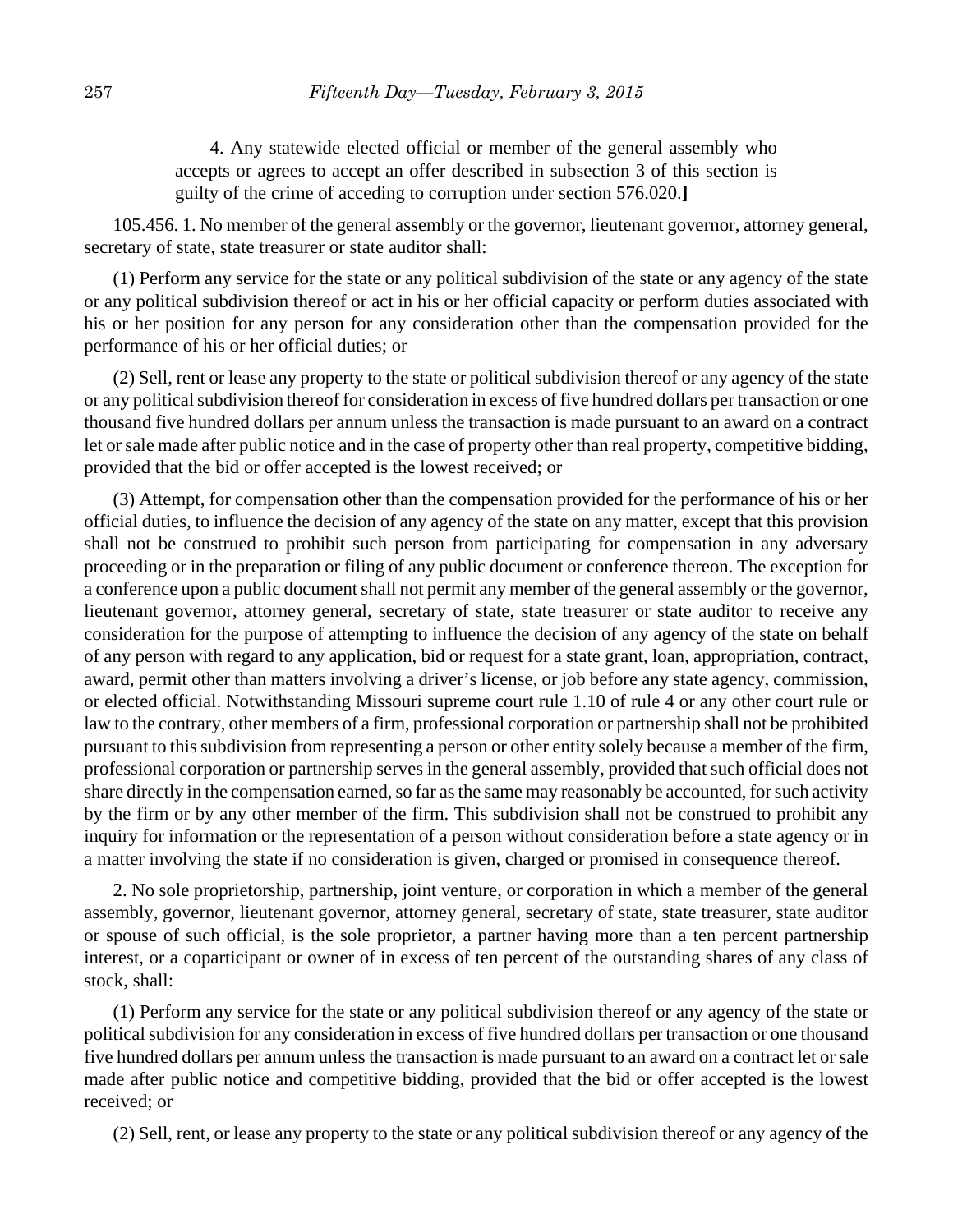state or political subdivision thereof for consideration in excess of five hundred dollars per transaction or one thousand five hundred dollars per annum unless the transaction is made pursuant to an award on a contract let or a sale made after public notice and in the case of property other than real property, competitive bidding, provided that the bid or offer accepted is the lowest and best received.

**3. No member of the general assembly or the governor, lieutenant governor, attorney general, secretary of state, state treasurer, or state auditor, or such person's staff, employee, spouse, or dependent children shall accept any tangible or intangible item, service, or thing of value from any lobbyist as defined in section 105.470.**"; and

Further amend said bill, Page 21, Section 105.473, Lines 27 to 28, by striking said lines; and

Further amend said bill and section, Page 22, lines 1 to 6 of said page, by striking said lines and inserting in lieu thereof the following: "lobbyists. **[**No expenditure shall be made on behalf of a state senator or state representative, or such public official's staff, employees, spouse, or dependent children for travel or lodging outside the state of Missouri unless such travel or lodging was approved prior to the date of the expenditure by the administration and accounts committee of the house or the administration committee of the senate.**]**"; and

Further amend said bill and section, Page , Line 5 of said page, by inserting immediately after "13." the following: "**No lobbyist shall make any contribution to, or expenditure for, any candidate committee formed by a candidate for statewide office, state representative, or state senator or any general assembly member's candidate committee for food, entertainment, lodging, or travel and such candidate committees shall be barred from receiving such items. For the purposes of this subsection, the term "candidate committee" shall have the same meaning as in section 130.011.**

**14. No lobbyist shall deliver any tangible or intangible item, service, or thing of value to any statewide elected official, member of the general assembly or such person's staff, employee, spouse, or dependent children.**

**15.**"; and

Further amend the title and enacting clause accordingly.

Senator Sifton moved that the above substitute amendment be adopted.

Senator Richard raised the point of order that **SSA 1** for **SA 4** goes beyond the scope of the bill.

Senator Kehoe assumed the Chair.

The point of order was referred to the President Pro Tem who took it under advisement, which placed **SB 11**, with **SCS**, **SS** for **SCS**, **SA 4**, **SSA 1** for **SA 4** and the point of order (pending), on the Informal Calendar.

Senator Kraus moved that **SB 18**, with **SCS**, be taken up for perfection, which motion prevailed.

**SCS** for **SB 18**, entitled:

## SENATE COMMITTEE SUBSTITUTE FOR SENATE BILL NO. 18

An Act to repeal section 144.021, RSMo, and to enact in lieu thereof one new section relating to notice of sales tax modifications.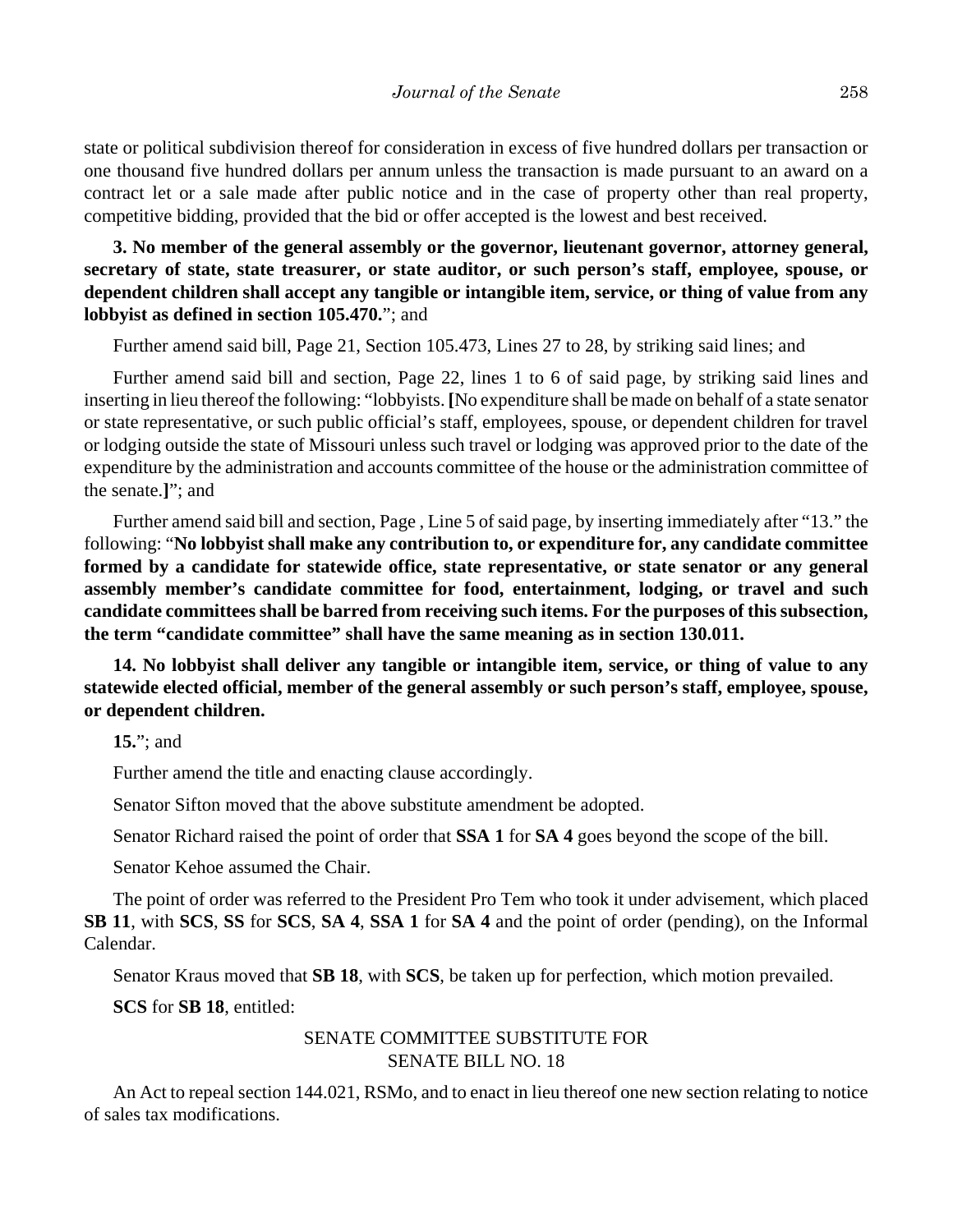Was taken up.

Senator Kraus moved that **SCS** for **SB 18** be adopted.

Senator Kraus offered **SA 1**:

## SENATE AMENDMENT NO. 1

Amend Senate Committee Substitute for Senate Bill No. 18, Page 1, Section 144.021, Line 17, by striking "sections 144.010 to 144.510" and inserting in lieu thereof the following: "**the sales tax law or the compensating use tax law**".

Senator Kraus moved that the above amendment be adopted, which motion prevailed.

Senator Kraus moved that **SCS** for **SB 18**, as amended, be adopted, which motion prevailed.

On motion of Senator Kraus, **SCS** for **SB 18**, as amended, was declared perfected and ordered printed.

## **COMMUNICATIONS**

February 3, 2015

Mrs. Adriane Crouse, Secretary of the Senate Missouri State Senate State Capitol, Room 325 Jefferson City, MO 65101

Re: Possible Personal Interest in Legislation

Dear Mrs. Crouse:

Pursuant to Section 105.461, RSMo, I am hereby filing a written report of a possible personal interest in legislation on which the Senate may vote during the legislative session. My husband and I are retired members of the Public School Retirement System (PSRS).

In compliance with Section 105.461, RSMo, please publish this letter in the Journal of the Senate.

Thank you for your attention to this matter.

Sincerely, Jeanne Kiddle

Sen. Jeanie Riddle

## **INTRODUCTIONS OF GUESTS**

On behalf of Senators Hegeman, Munzlinger, Schaaf, Silvey and himself, Senator Pearce introduced to the Senate representatives of Great Northwest Day.

Senator Munzlinger introduced to the Senate, representatives of Truman State University, Kirksville.

Senator Silvey introduced to the Senate, representatives of Northland Regional Chamber of Commerce, Clay and Platte Counties.

Senator Schupp introduced to the Senate, Gordon Terhune and Herman Noah, St. Louis.

On behalf of Senator Brown and himself, Senator Kehoe introduced to the Senate, Carmen Hartwell and Deborah Krumwiede, Dixon.

On motion of Senator Richard, the Senate adjourned under the rules.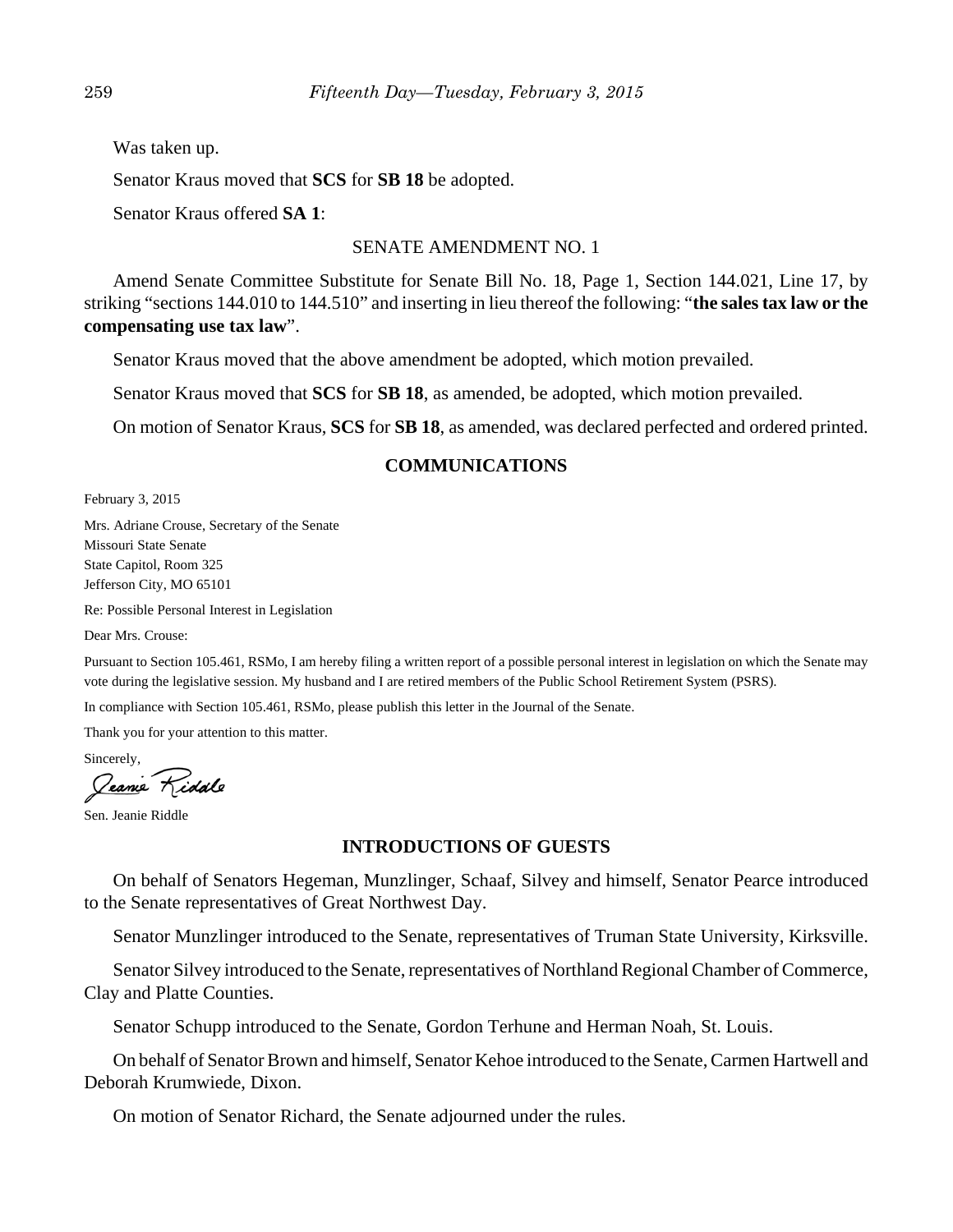## SENATE CALENDAR \_\_\_\_\_\_

#### SIXTEENTH DAY–WEDNESDAY, FEBRUARY 4, 2015 \_\_\_\_\_\_

### FORMAL CALENDAR

## SECOND READING OF SENATE BILLS

SB 234-Kehoe SB 235-Dixon SB 236-Keaveny SB 237-Keaveny, et al SB 238-LeVota SB 239-Brown SB 240-Keaveny and Schaaf SB 241-Keaveny SB 242-Dixon SB 243-Schmitt SB 244-Schmitt SB 245-Hegeman SB 246-Hegeman SB 247-Sifton SB 248-Schaefer SB 249-Holsman SB 250-Onder SB 251-Onder SB 252-Romine SB 253-Romine SB 254-Kraus SB 255-Schaaf and Holsman SB 256-Sater and Nasheed SB 257-Sater SB 258-Wallingford SB 259-Wallingford SB 260-Schaefer SB 261-Schaefer SB 262-Schaefer SB 263-Schaefer SB 264-Schaefer SB 265-Schaefer

SB 266-Schaefer SB 267-Schaefer SB 268-Pearce SB 269-Nasheed SB 270-Nasheed SB 271-Silvey SB 272-Riddle, et al SB 273-Riddle SB 274-Schupp SB 275-Schupp SB 276-Walsh SB 277-Walsh SB 278-Schatz SB 279-Brown SB 280-Keaveny SB 281-Silvey SB 282-Parson SB 283-Kehoe SB 284-Munzlinger SB 285-Kehoe SB 286-Schaaf and Silvey SB 287-Silvey SB 288-Schatz SB 289-Schatz SB 290-Schaefer SB 291-Cunningham SB 292-Munzlinger SB 293-Parson SB 294-Schaaf SB 295-Schaaf SB 296-Schaaf SB 297-Holsman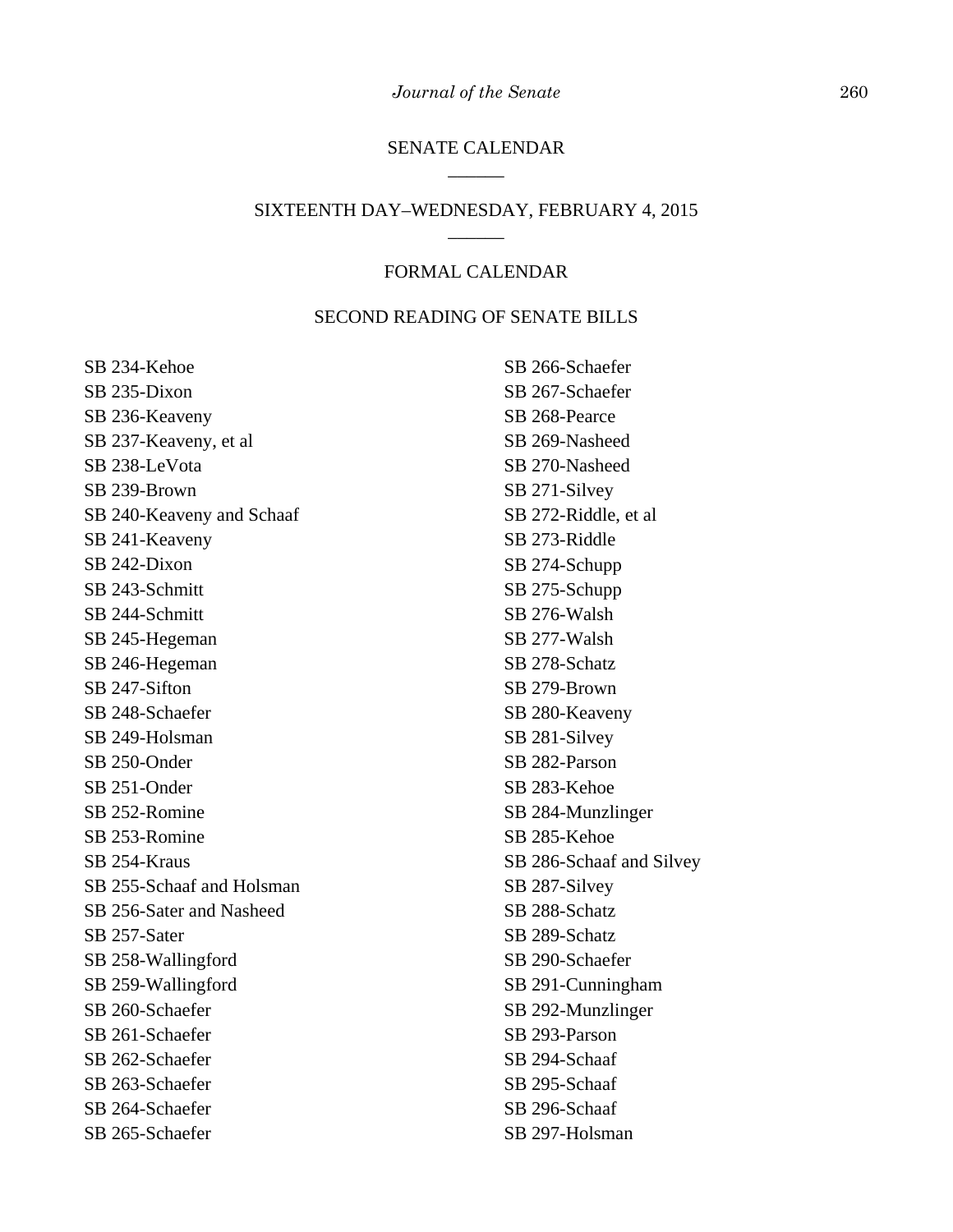SB 298-Kraus SB 299-Pearce SB 300-Silvey SB 301-Silvey SB 302-Riddle SB 303-Keaveny SB 304-Keaveny SB 305-Onder SB 306-Onder SB 307-Curls SB 308-Curls SB 309-Curls SB 310-Emery SB 311-Emery SB 312-Schmitt SB 313-Wallingford SB 314-Wallingford SB 315-Dixon SB 316-Brown SB 317-Brown SB 318-Cunningham and Libla SB 319-Schaaf and Silvey SB 320-Wallingford SB 321-Hegeman SB 322-Dempsey SB 323-Munzlinger SB 324-Munzlinger SB 325-Sater SB 326-Sater SB 327-Onder SB 328-Schupp SB 329-Schupp SB 330-Parson SB 331-Libla SB 332-Nasheed SB 333-Nasheed SB 334-Nasheed SB 335-Holsman SB 336-Kraus SB 337-Munzlinger

SB 338-Munzlinger SB 339-Munzlinger SB 340-Pearce SB 341-Riddle SB 342-Brown SB 343-Wasson SB 344-Wasson SB 345-Wasson SB 346-Wasson SB 347-Dixon SB 348-Schaefer SB 349-Schaefer SB 350-Schaefer SB 351-Schaefer SB 352-Schaefer SB 353-Silvey SB 354-Sater SB 355-Brown SB 356-Nasheed SB 357-Nasheed SB 358-Kehoe SB 359-Kehoe SB 360-Parson SB 361-Parson SB 362-Parson SB 363-Parson SB 364-Parson SB 365-Schmitt SB 366-Schmitt SB 367-Kraus SB 368-Pearce SB 369-Pearce SB 370-Munzlinger SB 371-Munzlinger SB 372-Keaveny SB 373-Libla SB 374-Schatz SB 375-Schatz SB 376-Schatz SB 377-Schatz